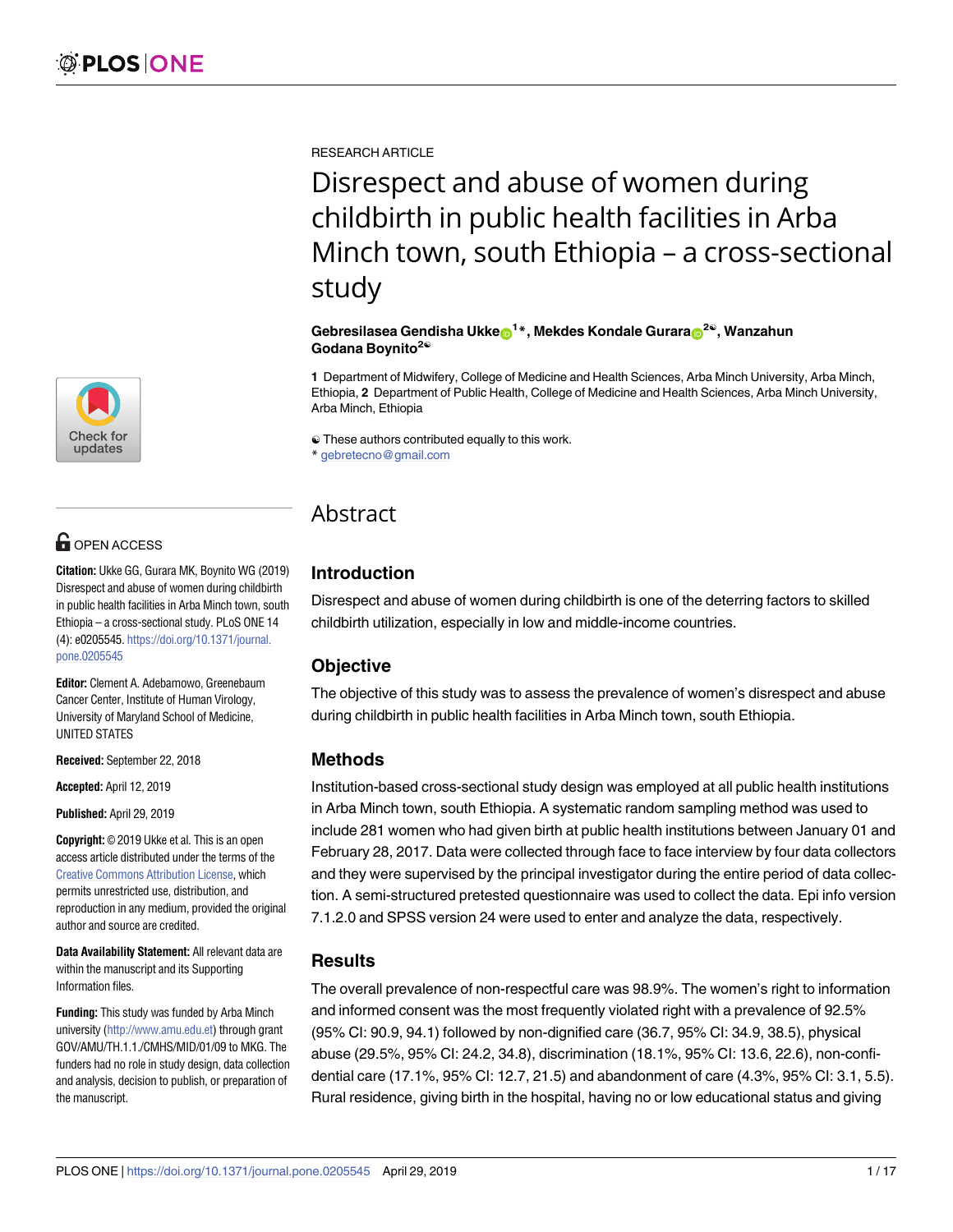<span id="page-1-0"></span>**Competing interests:** The authors have declared that no competing interests exist.

birth by cesarean route were factors significantly associated with specific women's rights violations.

#### **Conclusions and recommendations**

The prevalence of women's disrespect and abuse during childbirth at the health care facilities in this study area is very high. Therefore, health managers need to work hard to tackle the problem.

### **Introduction**

Even though significant improvement of maternal health was observed in between 1990 and [2](#page-14-0)015, maternal mortality still continue to be a public health problem globally  $[1, 2]$  $[1, 2]$ . In 2015, an estimated 303,000 women lost their lives due to easily preventable pregnancy and childbirthrelated complications worldwide, 99% of which was contributed by low and middle-income countries[[1](#page-14-0)].

As the majority of the maternal deaths occur during delivery and immediate postpartum periods, increasing skilled birth attendance has been one of the strategies proposed by experts to reduce maternal and neonatal morbidity and mortality $[3-5]$ . The Safe Motherhood Initiative had therefore focused mainly on improving access to and utilization of skilled childbirth attendance and facility-based maternity care for the last several years[[6](#page-14-0), [7](#page-14-0)]. However, clients' satisfaction with care provided which is an important element of quality care had not been given enough attention[[8](#page-14-0)].

Even though Ethiopia is one of the countries commended for reducing maternal mortality, it is still among the countries with the highest maternal mortality ratio in the world (412 per 100, 000 live births)[\[9](#page-14-0), [10](#page-14-0)]. To achieve the newly set sustainable development goal three (i.e. reducing the global maternal mortality ratio to less than 70 per 100,000 live births in 2030), Ethiopia needs tripling the former 2.3% annual maternal mortality reduction rate to 7.5%[[1](#page-14-0), [4\]](#page-14-0).

Like that of maternal mortality, there is a big discrepancy in skilled birth attendance between high-income and low-income countries [[11](#page-14-0)]. In Ethiopia, the proportion of women who are utilizing skilled birth attendance is increasing progressively from10% in 2011to 15% in 2014 and 26% in 2016 but it is still very low $[9, 12, 13]$  $[9, 12, 13]$  $[9, 12, 13]$  $[9, 12, 13]$  $[9, 12, 13]$ . While there are many barriers to skilled birth utilization in low-income countries like low education  $[14–16]$  $[14–16]$  $[14–16]$  $[14–16]$ , low economic status[\[16–18](#page-14-0)], rural residence and distance[\[14,](#page-14-0) [15\]](#page-14-0); sometimes problems related to care provider behavior and attitude are more important deterring factors than geographical and financial limitations to the utilization of skilled childbirth care[\[19,](#page-14-0) [20\]](#page-14-0).

Most of the time, in low-income countries, women do not get their expected quality of care and level of respect by the health care providers at health care facilities[\[21,](#page-15-0) [22\]](#page-15-0). When the women are treated disrespectfully, their negative encounter with health workers during delivery leaves a long-lasting damage and emotional trauma. These concurrences adversely affect skilled birth attendance during their subsequent deliveries [\[7,](#page-14-0) [23,](#page-15-0) [24\]](#page-15-0).

Respectful maternity care advocates suggest that safe motherhood must be expanded beyond the prevention of illness or death to include respect for women's basic human rights including respect for women's autonomy, dignity, feelings, choices, and preferences[[7](#page-14-0)]. The Respectful Maternity Care Charter developed by the White Ribbon Alliance and respectful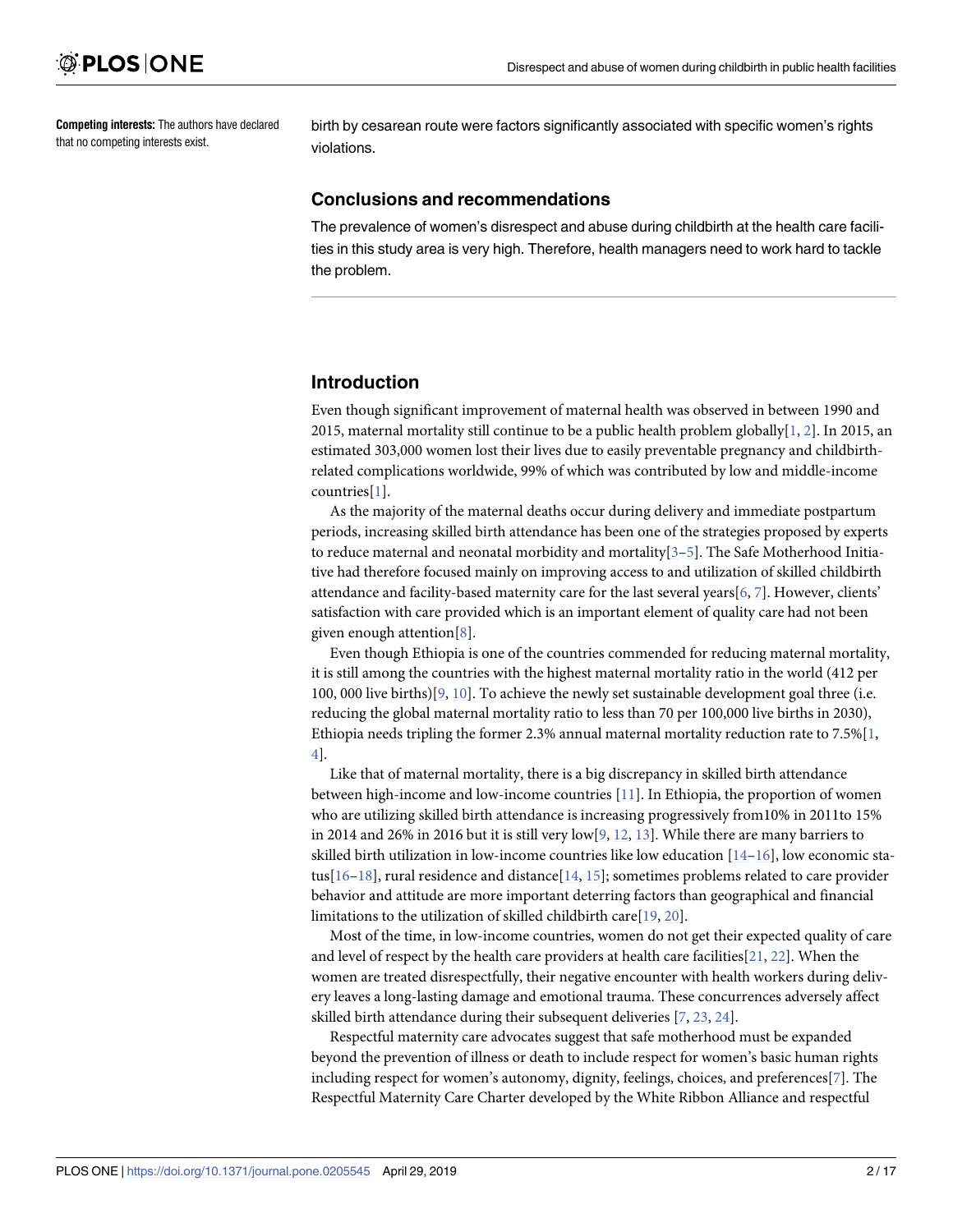<span id="page-2-0"></span>maternity care partners was based on a framework of human rights to avert the disrespect and abuse of childbearing women [[7](#page-14-0), [19](#page-14-0), [25](#page-15-0)].

According to the charter, seven rights were drawn from the categories of disrespect and abuse which are not mutually exclusive: *Article 1*: Every woman has the right to be free from harm and ill-treatment. *Article 2*: Every woman has the right to information, informed consent and refusal, and respect for her choices and preferences, including the right to her choice of companionship during maternity care. *Article 3*: Every woman has the right to privacy and confidentiality. *Article 4*: Every woman has the right to be treated with dignity and respect. *Article 5*: Every woman has the right to equality, freedom from discrimination, and equitable care. *Article 6*: Every woman has the right to healthcare and to the highest attainable level. *Article 7*: Every woman has the right to liberty, autonomy, self-determination, and freedom from coercion[\[19\]](#page-14-0).

Currently, respectful maternity care is a top priority in the World Health Organization (WHO) recommendations on intrapartum care for a positive childbirth experience. The WHO recommends provision of respectful maternity care in accordance with a human rightsbased approach to decrease maternal morbidity and mortality and improve women's experience of labor and childbirth and address health disparities[\[26\]](#page-15-0).

However, disrespect and abuse during childbirth is common throughout the world[\[19\]](#page-14-0). It can occur at the level of contact between the client and the care provider, as well as through systemic failures at the health facility and health system level[\[19\]](#page-14-0). Various studies across different countries have shown a high prevalence and negative impact of disrespect and abuse in facility-based childbirth on skilled care utilization [[19](#page-14-0), [27–42\]](#page-15-0).

Even if one recent study conducted in Kenya has shown a relatively lower (20%) prevalence of disrespect and abuse during childbirth, in Ethiopia, the few studies which have been conducted in the central and the northern part of the country have revealed a high prevalence of the problem[[21](#page-15-0), [22](#page-15-0), [43](#page-15-0)]. According to one study conducted in Addis Ababa, the capital of Ethiopia in 2013, the overall prevalence of disrespect and abuse during childbirth was 78.6% [[22](#page-15-0)]. Participants of another qualitative study which was carried out in the northern part of the country also described disrespect and abuse as the major obstacles to the utilization of institutional delivery services [[43](#page-15-0)].

In the southern part of the country where more than 56 aboriginal ethnic groups with different culture, language and norms live, we could not find any published research regarding respectful maternity care. This study was, therefore, aimed at assessing the prevalence of disrespect and abuse of women during facility-based childbirth in Arba Minch town, south Ethiopia.

### **Materials and methods**

#### **Study area and period**

This study was conducted in public health facilities at Arba Minch town. Arba Minch is the administrative town of Gamo Gofa zone, one of the 14 zones in Southern Ethiopian Nations, Nationalities and Peoples Region. The estimated population of Gamo Gofa zone for 2016/17 according to projection form 2007 Ethiopia Central Statistical Agency was 2,043,668[[44\]](#page-16-0). Arba Minch town is located at a distance of 495 kilometers south of Addis Ababa. The estimated population of the town for the year 2016/17 is about 159,019[[44\]](#page-16-0).

There are two public health centers and one public hospital at Arba Minch town that are providing curative and preventive health services including maternity care to the community in and around the town. Arba Minch general hospital, the only hospital in the town has been serving as a referral hospital for patients from surrounding districts in the zone as well as from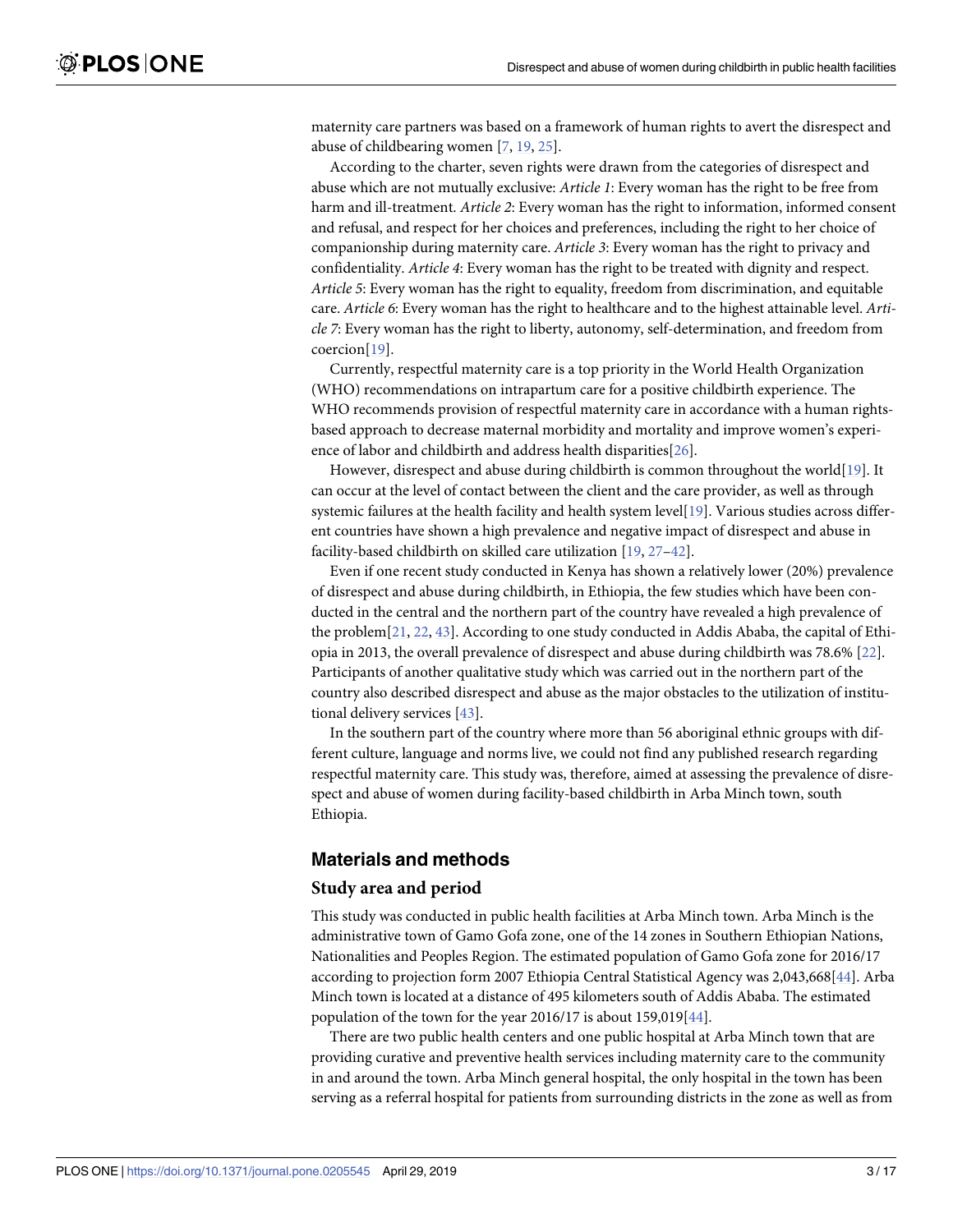<span id="page-3-0"></span>the surrounding zones. The institutional delivery coverage of Arba Minch town for the year 2016/17 was 84% [[45](#page-16-0)]. The study was conducted in all the three health institutions: Arba Minch General Hospital, Shecha Health Center and Sikela health center. The study period was from January 1 –February 28, 2017.

#### **Study design**

Institution-based cross-sectional study design was employed for this study. Women who utilized one of the three public health facilities for childbirth purpose except the ones who underwent elective cesarean section were included in the study.

#### **Sample size and sampling techniques**

A single population proportion formula was used to estimate the sample. The expected level of disrespect and abuse of 79% which is obtained from one previous study conducted in Addis Ababa [\[22\]](#page-15-0), 95% confidence, 5% precision, and 10% none-response rate were used for the calculation giving a sample size of 281. The average number of deliveries during the two months of data collection time at the three health institutions was 580 (400 at Arba Minch General Hospital, 120 at Sikela Health Center and 60 at Shecha health center). One hundred ninety four mothers from Arba Minch General Hospital, 58 from Sikela health center and 29 from Shecha health center were included in the study through proportionate sampling and every other woman was intervened.

#### **Study variables**

#### **Independent variables.**

**Socio-demographic characteristics:** Age, residence, income level, occupation, educational status.

**Obstetric characteristics:** Parity, history of antenatal care follow-up, history of previous institutional delivery, place of birth, type of delivery.

**Dependent variable.** *Non-respectful and abusive care*: Physical abuse, non-consented care, non-confidential care, non-dignified care, discrimination based on specific clients' attributes, abandonment of care and detention in health facilities.

#### **Data collection and quality control**

The data were collected by four midwife tutors (technical assistants) who are working in skill demonstration lab of the college of medicine and health sciences of Arba Minch University. The data collectors have been trained for two days on how to carry out their duty ahead of starting data collection. A pretest was carried out on 14 mothers prior to the actual study period to check the consistency of the questionnaire and the ability of the data collectors to carry out the duty. The questionnaire was modified based on the pretest results.

Exit survey was carried out during the discharge times from postnatal ward. Questions on socio-demographic and obstetric characteristics of the study participants and details of the seven respectful maternity care rights were collected through face to face interview. The principal investigator had been supervising the data collectors closely during the entire period of data collection. All the questionnaires were reviewed and checked for completeness every day by the investigators. Epi info version 7.1.2.0 was used for data entry to reduce possible errors during data entry. Each and every questionnaire was crosschecked with the entered data and all observed errors were corrected.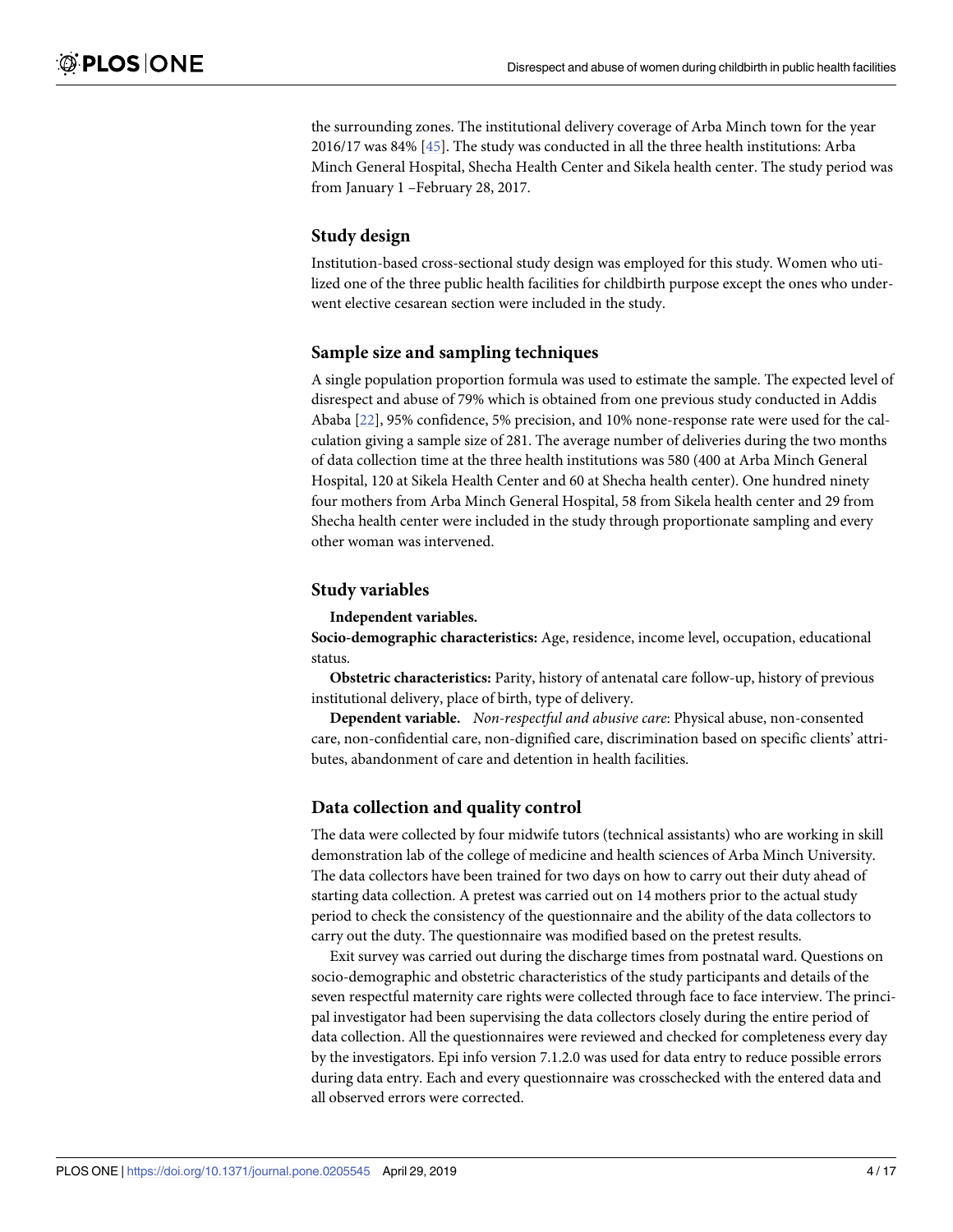### <span id="page-4-0"></span>**Data processing and analysis**

All the questionnaires were checked for completeness, coded and entered into Epi Info version 7.1.2.0 and then transported to SPSS version 24 software package for analysis.

**[Table](#page-6-0) 1. Socio-demographic characteristics of the study participants (n = 281).**

| Variable                             | Frequency    | Percent |
|--------------------------------------|--------------|---------|
| Age                                  |              |         |
| $<$ 20 years                         | 12           | 4.3     |
| $21-34$ years                        | 214          | 76.2    |
| $\geq$ 35 years                      | 55           | 19.6    |
| Religion                             |              |         |
| Orthodox                             | 140          | 49.8    |
| Protestant                           | 112          | 39.9    |
| Muslim                               | 13           | 4.6     |
| Others*                              | 16           | 5.7     |
| Residence                            |              |         |
| Rural                                | 99           | 35.2    |
| Urban                                | 182          | 64.8    |
| Ethnicity                            |              |         |
| Amhara                               | 19           | 6.8     |
| Gamo                                 | 136          | 48.4    |
| Gofa                                 | 41           | 14.6    |
| Konso/Derashe/Alle                   | 13           | 4.6     |
| Oromo                                | 17           | 6.0     |
| Wolyita                              | 44           | 15.7    |
| Others**                             | 11           | 3.9     |
| <b>Marital Status</b>                |              |         |
| Married                              | 277          | 98.6    |
| Divorced                             | $\mathbf{1}$ | 0.4     |
| Widowed                              | 3            | 1.1     |
| Occupation                           |              |         |
| Daily laborer                        | 15           | 5.3     |
| House wife                           | 161          | 57.3    |
| Student                              | 22           | 7.8     |
| Private business                     | 40           | 12.2    |
| Governmental employee                | 43           | 15.3    |
| Income status                        |              |         |
| Have their own income                | 98           | 34.9    |
| Don't have their own income          | 183          | 65.1    |
| <b>Educational status</b>            |              |         |
| Unable to read & write               | 56           | 19.9    |
| Able to read & write                 | 28           | 10.0    |
| Elementary school (Grade 1-4)        | 51           | 18.1    |
| Secondary school(Grade 5-8)          | 72           | 25.6    |
| High /Preparatory school(Grade 9-12) | 25           | 8.9     |
| Above grade 12                       | 49           | 17.4    |

� Traditional, Catholic and & Jehovah Witnesses

�� Guragie, Tigrie & Kore

<https://doi.org/10.1371/journal.pone.0205545.t001>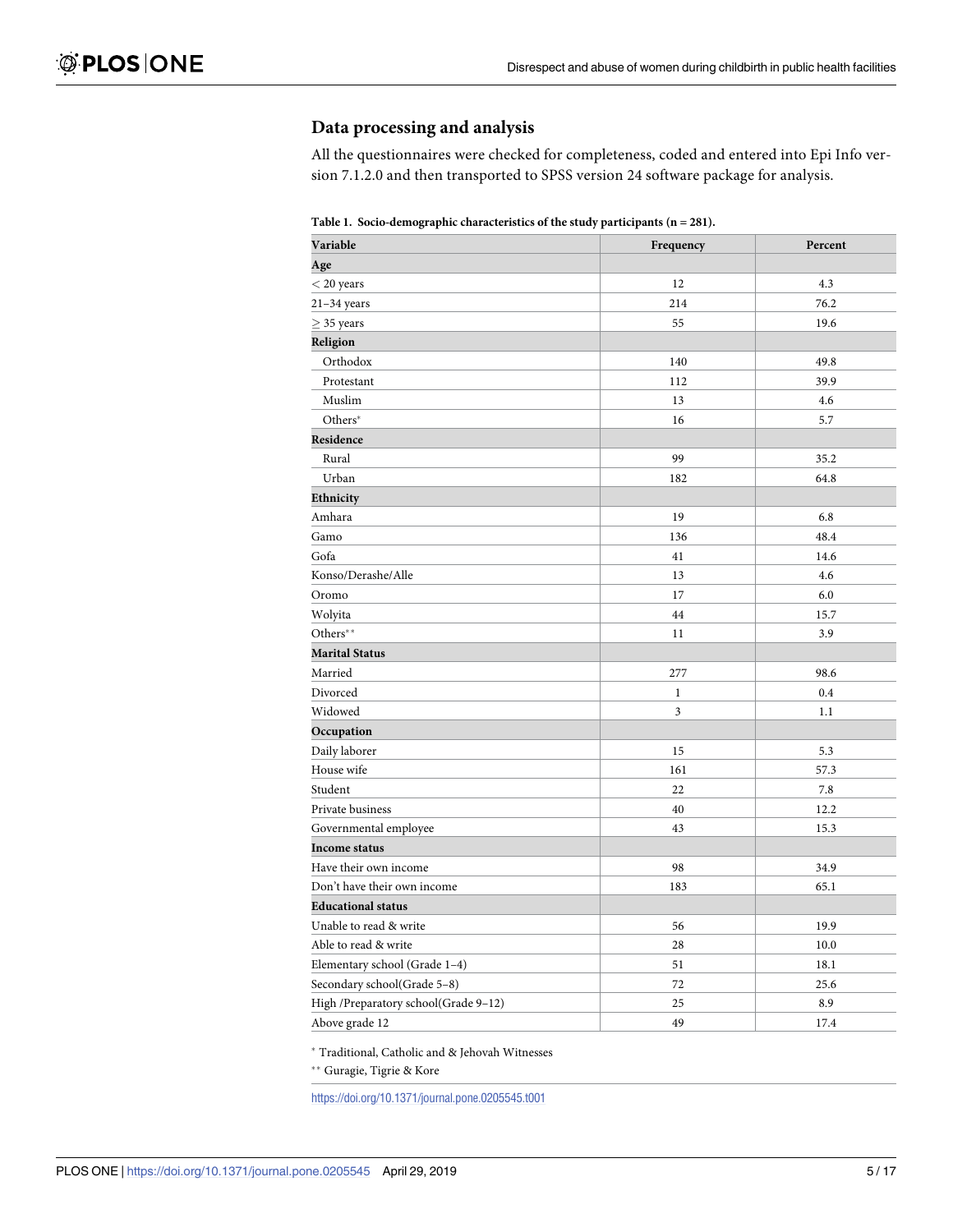<span id="page-5-0"></span>Descriptive statistics such as mean, percentage and standard deviation, were determined. Bi-variable logistic regression was done to determine the association between each independent variable and the outcome variables. Variables with a p-value less than 0.25 in bi-variable logistic regression were entered to multivariate logistic regression to adjust the effect of confounders on the outcome variables. Purposeful selection of covariates method was used for the final multivariable model. The degree of association between dependent and independent variables was determined using the odds ratio with a confidence interval of 95% and a p-value of 0.05[\[46\]](#page-16-0).

| Variable                                   | Frequency    | Percent |
|--------------------------------------------|--------------|---------|
| Place of delivery                          |              |         |
| Arba Minch general hospital                | 194          | 69.0    |
| Shecha health center                       | 29           | 10.3    |
| Sikela health center                       | 58           | 20.7    |
| History of ANC follow up                   |              |         |
| Yes                                        | 268          | 95.4    |
| No                                         | 13           | 4.6     |
| Parity                                     |              |         |
| Primiparous                                | 74           | 26.3    |
| Multiparous                                | 167          | 59.4    |
| Grand multiparous                          | 40           | 14.2    |
| History of previous institutional delivery |              |         |
| Yes                                        | 177          | 63.0    |
| No                                         | 104          | 37.0    |
| Route/Type of delivery                     |              |         |
| Vaginal                                    | 214          | 76.2    |
| Cesarean                                   | 67           | 23.8    |
| Time of delivery                           |              |         |
| Day                                        | 135          | 48.0    |
| Night                                      | 146          | 52.0    |
| Number of birth attendants                 |              |         |
| $1 - 2$                                    | 121          | 56.5    |
| $3 - 4$                                    | 74           | 34.6    |
| $5 - 8$                                    | 19           | 8.9     |
| Sex of the main birth attendant            |              |         |
| Female                                     | 153          | 71.5    |
| Male                                       | 61           | 28.5    |
| Preferred birthing position                |              |         |
| Kneeling                                   | 208          | 74.0    |
| Laying on back /Lithotomy                  | 67           | 23.8    |
| Squatting                                  | 6            | 2.1     |
| Labor was augmented/induced                |              |         |
| Yes                                        | 30           | 10.7    |
| N <sub>o</sub>                             | 251          | 89.3    |
| <b>Transfused with blood</b>               |              |         |
| Yes                                        | $\mathbf{1}$ | 0.4     |
| No                                         | 280          | 99.6    |

**[Table](#page-6-0) 2. Obstetrics characteristics of the study participants (n = 281).**

<https://doi.org/10.1371/journal.pone.0205545.t002>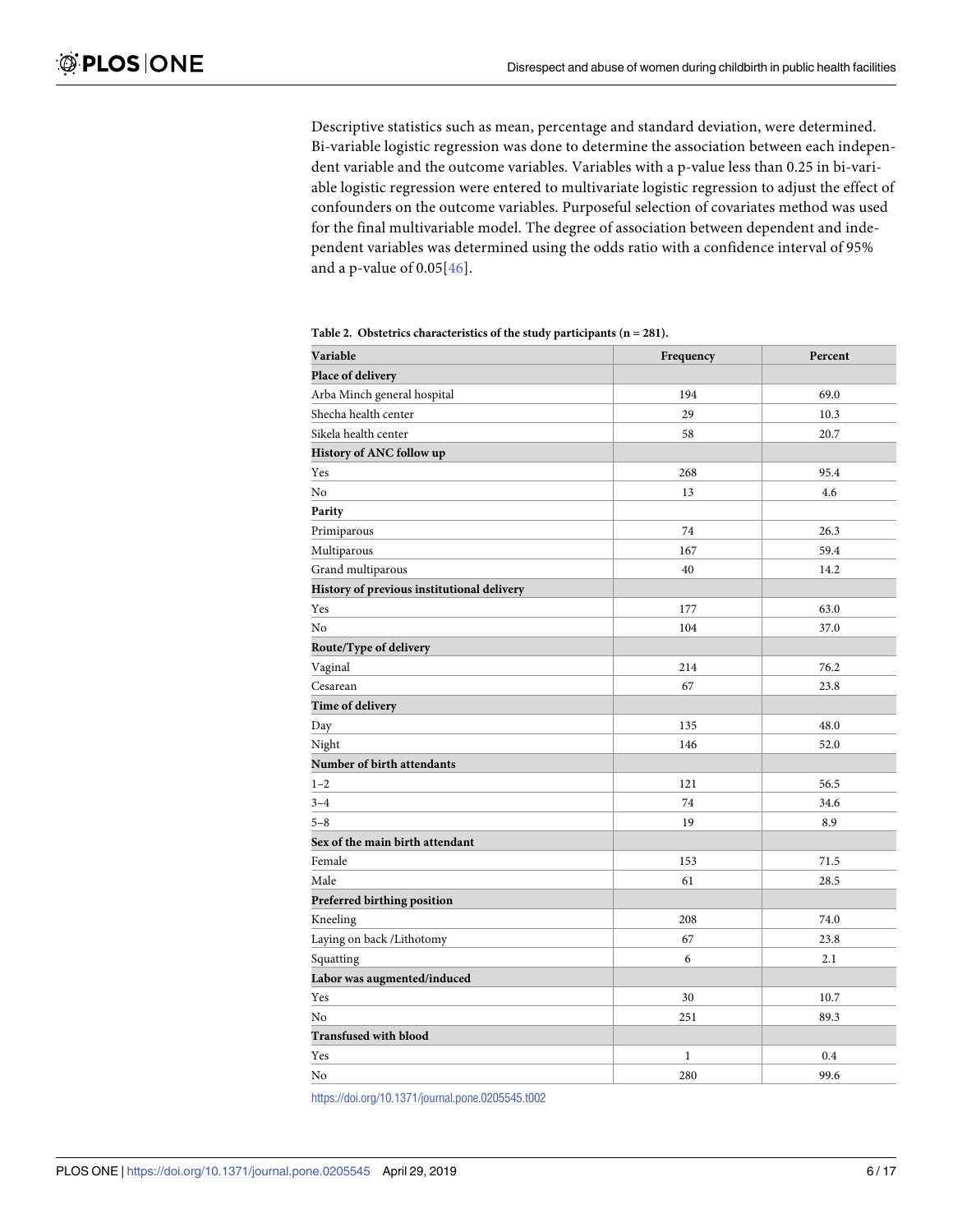#### <span id="page-6-0"></span>**Ethical considerations**

Different ethical procedures were attained for this study before the commencement. Primarily, ethical clearance was obtained from Ethical Review Committee of College of Medicine and Health Sciences, Arba Minch University. Secondly, an official letter of support was obtained from the College of Medicine and Health Sciences to Arba Minch General Hospital, Sikela and Shecha health centers. At the same time, written informed consent was obtained from each study participant after they were informed about the objective of the study and after they were assured confidentiality of the information they were giving. The participants were also informed that they have a full right to refuse participation in the study or to quit at any time during the interview.

### **Results**

#### **Socio-demographic characteristics of the study participants**

A total of 281 women who had given birth at the public health institutions in Arba Minch town were interviewed and no woman approached refused to participate in the study. The mean age of the study participants was 28.5 years (SD  $\pm$  5.92). More than half of the women (57.3%) were housewives, 64.8% of them were urban residents, 98.6% were married and 65.1% of them have their own income. Almost half of the respondents were from Gamo ethnic group (48.4%) and Orthodox Christians (49.8%) **([Table](#page-4-0) 1).**

#### **Obstetric characteristics of the study participants**

More than 95% of the study participants had history of ANC follow up during the recent pregnancy. Almost two-third of them had history of previous institutional delivery and 214(76.2%) had given birth via vaginal route. Kneeling was the preferred birthing position for 208 (74.0%) of the respondents **[\(Table](#page-5-0) 2).**

#### **The overall prevalence of non-respectful and abusive care**

While the seven women's rights were not equally violated; ranging from 0% in the seventh right to more than 90% in the second right, overall 278 (98.9%) of the women have reported that they have faced at least one of the violations of the seven women's rights. The next section describes violations of the individual right one by one.

**Violation of article 1: Women's right to be free from harm and ill-treatment (prevalence of physical abuse).** Two women (0.7%) have reported that the birth attendants have used physical forces (slapping) against them while they were in labor while 4 (1.4%) of the women reported that the birth attendants have threatened them with use of physical force. Among those women who gave birth vaginally, 64 had their perineum sutured because of perineal tear or after episiotomy. Among them 12 (18.8%) have reported that their perineum was sutured without the use of any anesthesia, 35 (16.4%) have reported that the birth attendants have pushed their abdomen down (used fundal pressure) to deliver their babies. One hundred thirty-six (63.6%) of the women who gave birth vaginally stated that they were not allowed to adopt the position of their choice to bear down. Regarding ambulation, 87 (31%) of the women were not allowed to ambulate before giving birth of which 26 (29.9%) were not told reasons for restricting ambulation while 21 (7.5%) of the women 18 of these (85.7%) finally underwent cesarean reported that they were restricted from any fluid during the course of labor. Overall, the prevalence of physical abuse was 29.5% (95% CI: 24.2, 34.8).

**Factors associated with physical abuse.** In bi-variable analysis: being a rural resident, having no ANC follow up during the recent pregnancy, having no previous history of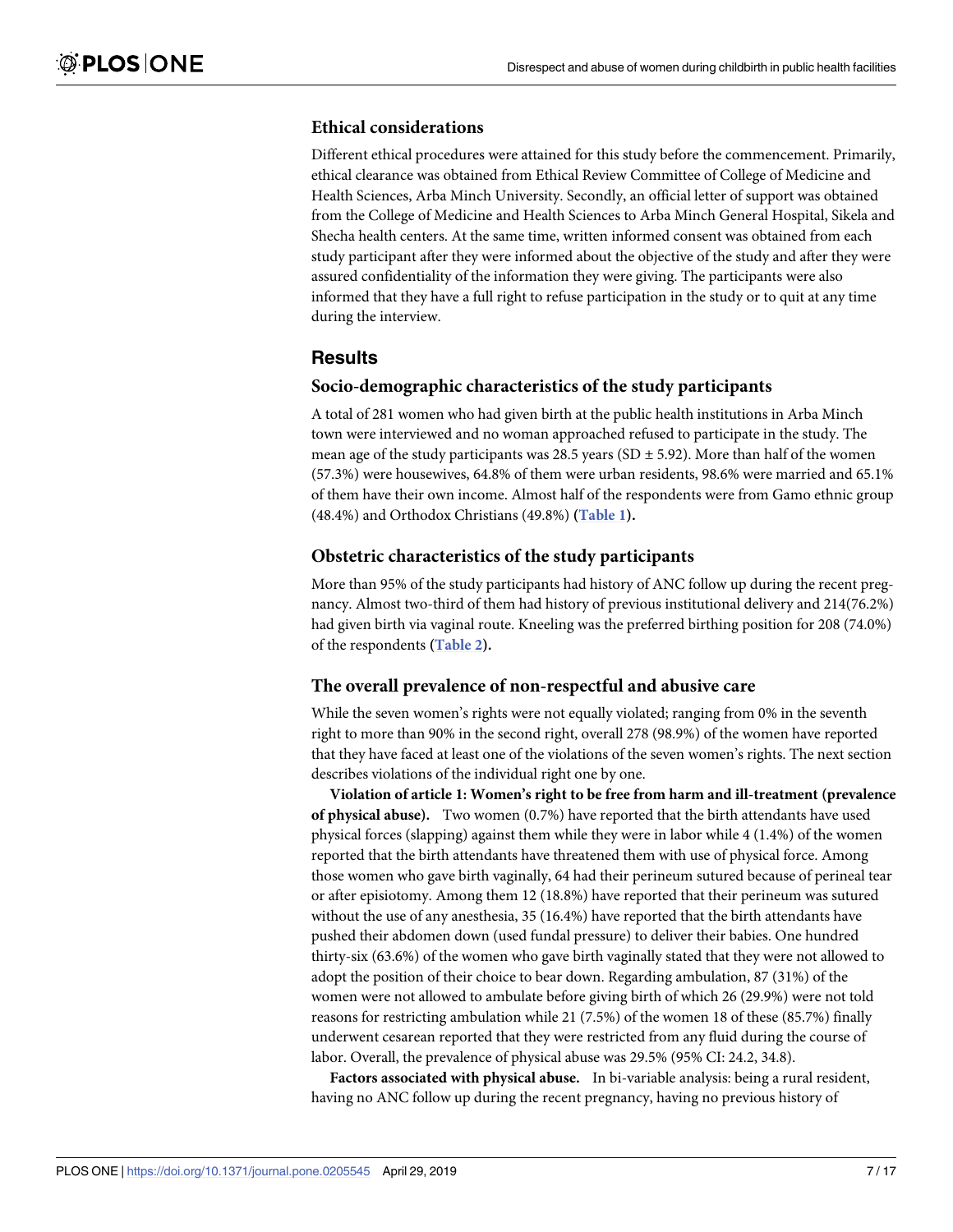| <b>Variables</b>                           | <b>Physical abuse</b> |             | <b>OR (95% CI)</b>  |                     |  |
|--------------------------------------------|-----------------------|-------------|---------------------|---------------------|--|
|                                            | Yes                   | <b>No</b>   | <b>COR (95% CI)</b> | <b>AOR</b> (95% CI) |  |
| Place of delivery                          |                       |             |                     |                     |  |
| Hospital                                   | 68(35.1%)             | 126 (64.9%) | 2.59(1.38, 4.86)    | 2.82(1.48, 5.35)    |  |
| Health center                              | 15(17.2%)             | 72(82.8%)   |                     |                     |  |
| Residence                                  |                       |             |                     |                     |  |
| Rural                                      | 36(36.4%)             | 63(63.6%)   | 1.64(0.96, 2.78)    | 1.84(1.07, 3.18)    |  |
| Urban                                      | 47(25.8%)             | 135(74.2%)  |                     |                     |  |
| <b>ANC</b> follow up                       |                       |             |                     |                     |  |
| No                                         | $6(46.1\%)$           | $7(53.9\%)$ | 2.13(0.69, 6.53)    | $\ast$              |  |
| Yes                                        | 77(28.7%)             | 191(71.3%)  |                     |                     |  |
| History of previous institutional delivery |                       |             |                     |                     |  |
| No                                         | 38(36.5%)             | 66(64.5%)   | 1.69(1.00, 2.85)    | $\ast$              |  |
| Yes                                        | 45(25.4%)             | 132(74.6%)  |                     |                     |  |

Table 3. Bivariable and multivariable analysis of factors associated with physical abuse during childbirth  $(n = 281)$ .

Hospital: p-value: 0.02, Rural residence: p-value = 0.027

 $*$  = Not significant in multivariate analysis

<https://doi.org/10.1371/journal.pone.0205545.t003>

institutional delivery, and giving birth at the hospital were factors associated with physical abuse. However, multivariable analysis demonstrated that being a rural resident and delivery in the hospital were the only factors which are significantly associated with physical abuse.

Women who gave birth at the hospital were about 2 times more likely to be physically abused compared with those who gave birth at the health centers (AOR = 2.82, 95% CI: 1.48, 5.35). Those women who were from rural areas were about 2 times more likely to face physical abuse than their urban counterparts (AOR = 1.85, 95% CI: 1.07, 3.18) (**Table 3**).

**Violation of article 2: Women's right to information, informed consent (prevalence of non-consented care).** The women's right to information and informed consent was the most frequently violated right as reported by the study participants. Only 19 (6.8%) of the study participants have reported that the caregivers have introduce themselves during the admission time while about 208 (74%) reported that they were not told about the evaluation of their initial assessment by the caregivers. During the initial assessment, only 57(20.3%) of the respondents reported that they were encouraged to ask about unclear points. Among the 53 women for whom episiotomy was performed, only 21 (39.6%) had provided verbal consent. Out of the 67 women who underwent cesarean birth 61 (91%) reported that they were well informed before the procedure while 17 (56.7%) of the 30 women whose labor was augmented were told about the procedure in advance. Overall, 260 respondents reported that they were not consented at one point during their stay at the health institutions making the prevalence of nonconsented care 92.5%, (95%CI: 90.9, 94.1).

**Violation of article 3: Women's right to privacy and confidentiality (prevalence of nonconfidential care).** Women's right to privacy and confidentiality is among the three women's right which were less violated. Two hundred fifty-eight (91.8%) of the women responded that no one except those health care providers who were involved in their birth attendance has entered into the delivery room while they were naked. Almost all (97.2%) of the respondents have not heard the care providers sharing their secret information to others or they trust the care providers that they would not share their secret. The majority, 255 (90.7%) of the respondents were satisfied by the physical barriers or the use of curtains to keep their privacy during the course of labor and delivery. Overall, 233(82.9%) of the respondents reported that their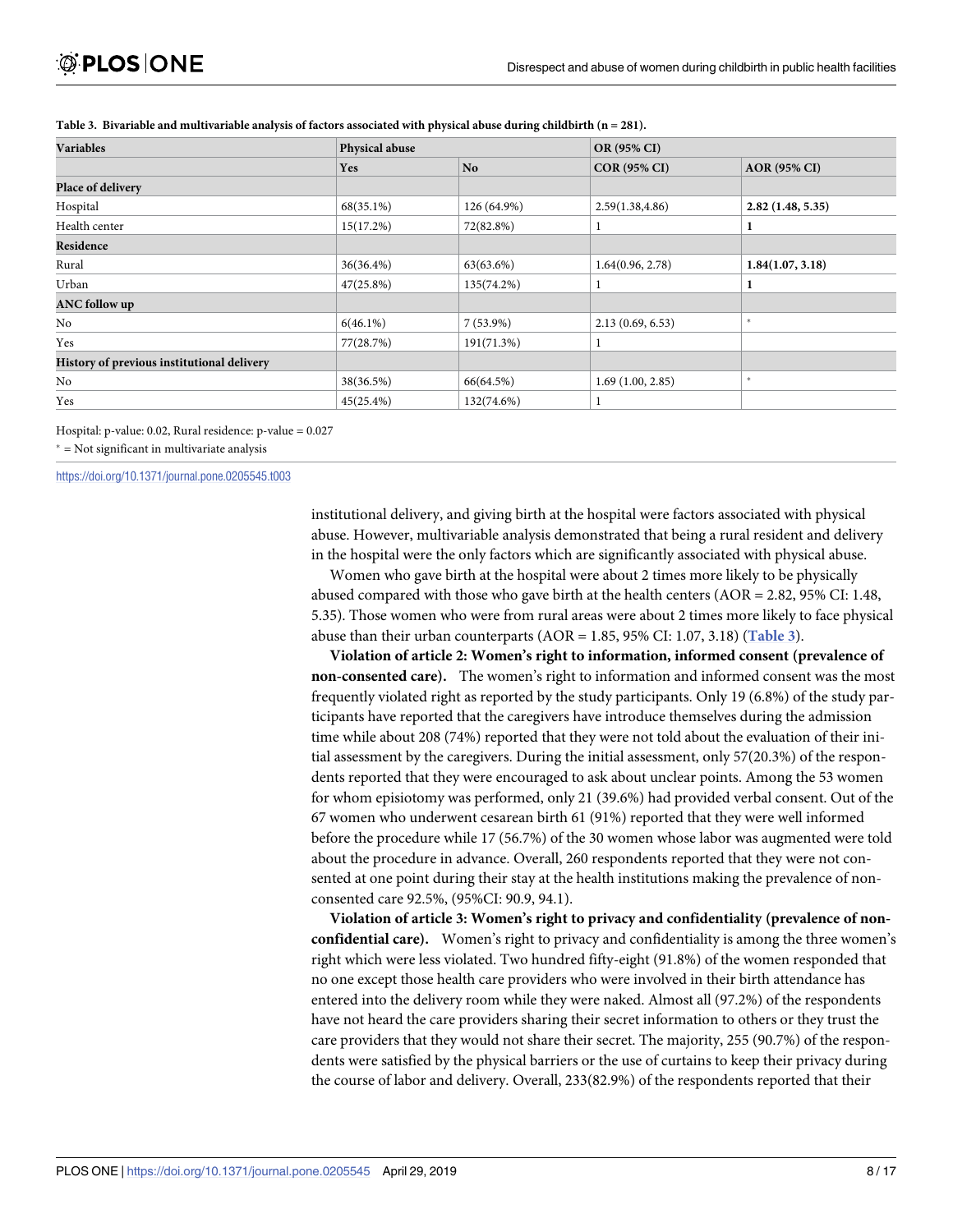<span id="page-8-0"></span>care was confidential which makes the prevalence of non-confidential care 17.1% (95% CI: 12.7, 21.5).

**Factors associated with non-confidential care.** Rural residence and giving birth at the hospital were significantly associated with non-confidential care. Women who gave birth at the hospital were about 3 times more likely to report non-confidential care when compared to those who gave birth at the health centers (AOR = 3.34, 95% CI: 1.42, 7.87). Those women who were from the rural areas were about 2 times more likely to report non-confidential care when compared to their urban counterparts (AOR = 1.93, 95% CI: 1.01, 3.68) (**Table 4**).

**Violation of article 4: Women's right to be treated with dignity and respect (prevalence of non-dignified care).** Ninety-seven (34.5%) of the respondents reported that the health care providers were not talking to them politely while 8 (2.8%) of them reported that the care providers blame them for getting pregnant. About a quarter (23.1%) of the participants reported that the birth attendants have shouted at them to calm them down while they were in severe labor pain. More than one-third of the respondents (40.9%) responded that their relatives were not allowed to accompany them during the course of labor. Overall, 104 women reported at least one form of the violation of this right making the overall prevalence of nondignified care to be 36.7% (95% CI: 34.9, 38.5).

**Factors associated with non-dignified care.** In the bi-variable analysis, low educational status or having no formal education, recent delivery by cesarean section and giving birth at the hospital were factors associated with non-dignified care. However, multivariate analysis has shown that births attended at the hospital and having no formal education or little schooling were the only factors which were significantly associated with non-dignified care.

Women who gave birth at the hospital were about 10 times more likely to face non-dignified care compared with those who gave birth at the health centers (AOR = 9.93, 95% CI: 4.37, 19.76). Those women who have no formal education were about 3 times more likely to be treated in a non-dignified way when compared to those who have at least completed secondary school (AOR = 3.17, 95% CI: 1.55, 6.49) (**[Table](#page-9-0) 5**).

**Violation of article 5: Women's right to equality, freedom from discrimination, and equitable care (prevalence of discrimination based on specific client attributes).** While no woman was discriminated because of her religion or because of her retroviral infection status, 2 (0.7%) women perceived that the birth attendants have discriminated them because of their traditional beliefs. Thirty-five (12.5%) of the respondents reported that they were discriminated (perceived) because they were from a rural area or because their educational status is low or have no formal education. Another 4 (1.4%) women have reported that they have discriminated because they were too young to give birth. Overall, 51 of the respondents felt discriminated because of their different attributes making the prevalence of discrimination 18.1% (95% CI: 13.6, 22.6).

| <b>Variables</b>  |            | Non-confidential care |                     | <b>OR (95% CI)</b>  |  |
|-------------------|------------|-----------------------|---------------------|---------------------|--|
|                   | Yes        | <b>No</b>             | <b>COR (95% CI)</b> | <b>AOR</b> (95% CI) |  |
| Place of delivery |            |                       |                     |                     |  |
| Hospital          | 41(21.1%)  | 153 (78.9%)           | 3.06(1.31,7.14)     | 3.34(1.42, 7.87)    |  |
| Health center     | $7(8.0\%)$ | 80(92.0%)             |                     |                     |  |
| Residence         |            |                       |                     |                     |  |
| Rural             | 22(22.2%)  | 77(77.8%)             | 1.71(0.91, 3.22)    | 1.93(1.01, 3.68)    |  |
| Urban             | 26(14.3%)  | 156(85.7%)            |                     |                     |  |

Table 4. Bi-variable and multivariable analysis of factors associated with non-confidential during childbirth (n = 281).

Hospital: p-value: 0.006, Rural residence: p-value = 0.046

<https://doi.org/10.1371/journal.pone.0205545.t004>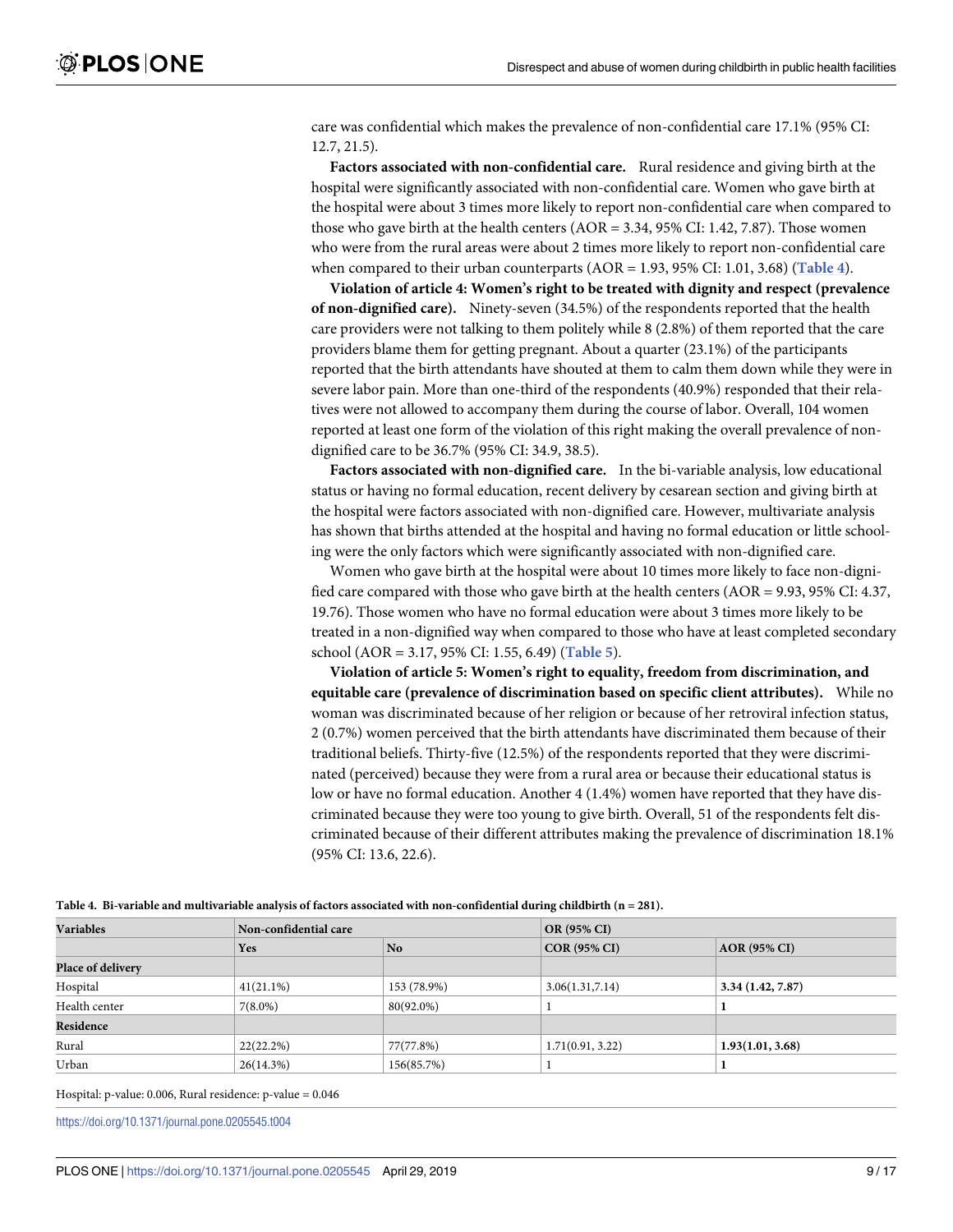| <b>Variables</b>          | Non-dignified care |               | OR (95% CI)         |                     |
|---------------------------|--------------------|---------------|---------------------|---------------------|
|                           | Yes                | <b>No</b>     | <b>COR (95% CI)</b> | <b>AOR (95% CI)</b> |
| Place of delivery         |                    |               |                     |                     |
| Hospital                  | 93(47.9%)          | $101(52.1\%)$ | 7.09(3.463, 14.515) | 9.92(4.37, 19.76)   |
| Health center             | 10(11.5%)          | 77(88.5%)     |                     |                     |
| <b>Educational status</b> |                    |               |                     |                     |
| No formal education       | 27(48.2%)          | 29(51.8%)     | 2.02(1.08, 3.80)    | 3.71(1.55, 6.49)    |
| Elementary school         | 30(38.0%)          | $49(62.0\%)$  | 1.33(0.75, 2.36)    | 2.22(1.12, 4.04)    |
| Secondary or above        | 46(31.5%)          | 100(68.5%)    |                     |                     |
| Delivery type             |                    |               |                     |                     |
| Cesarean birth            | 33(49.3%)          | 34(50.7%)     | 1.20(1.14, 3.49)    | $0.78(042, 1.50)^*$ |
| Vaginal delivery          | 70(32.7%)          | 144 (67.3%)   |                     |                     |

<span id="page-9-0"></span>[Table](#page-8-0) 5. Bi-variable and multivariable analysis of factors associated with non-dignified care during childbirth  $(n = 281)$ .

Hospital: p-value: 0.000, No formal educational: p-value = 0.002, Elementary school: p-value: 0.021

 $*$  = Not significant in multivariable analysis

<https://doi.org/10.1371/journal.pone.0205545.t005>

**Factors associated with discrimination.** Educational status of the respondents, residence, place of delivery, type of delivery, history of previous health institutional delivery and occupation of the respondents were factors which were associated with perceived discrimination in bi-variable logistic regression analysis. In multivariable logistic regression analysis; place of delivery, residence, history of previous health institutional delivery and educational status of the respondents were factors which were significantly associated with perceived discrimination.

Perceived discrimination based on some women's attributes was about 9 times more likely to be reported by women who gave birth at the hospital than at the health centers (AOR = 9.14, 95% CI: 3.17, 26.34). Those women who have no formal education were about 15 times more likely to have felt discriminated when compared to those who have at least completed secondary school (AOR = 14.82, 95% CI: 5.22, 39.25). Women who were from the rural areas were about 4 times more likely to have felt discriminated than those who are from urban area (AOR = 3.76, 95% CI: 1.70, 8.31). Those women who have no previous history of health institutional delivery were about 4 times more likely to have felt that they were discriminated than those who have a previous history of institutional birth (AOR = 4.44, 95% CI: 1.97, 9.10) (**[Table](#page-10-0) 6**).

**Violation of article 6: Women's right to healthcare and to the highest attainable level of health and continuous support (prevalence of abandonment of care).** Abandonment of care was the least to be reported by the study participants next to detention in health facilities. Only 12(4.3%) of the study participants responded that they were left alone for some period of time while they were in need of someone to be with them. However, none of the participants reported that she had given birth by herself in the health facility. The overall prevalence of abandonment of care is therefore 4.3%, (95% CI: 3.1, 5.5).

**Violation of article 7: Women's right to liberty, autonomy, self-determination, and freedom from coercion (prevalence of detention in health facilities).** From this study, no study participant responded that she or her families were detained in the health facilities for the issue of payment or damage to the health institutions' equipment.

## **Discussion**

This study has investigated the status of disrespect and abuse of women during childbirth using the seven universal rights of childbearing women<sup>[\[7,](#page-14-0) [19\]](#page-14-0)</sup>. Almost all (98.9%) of the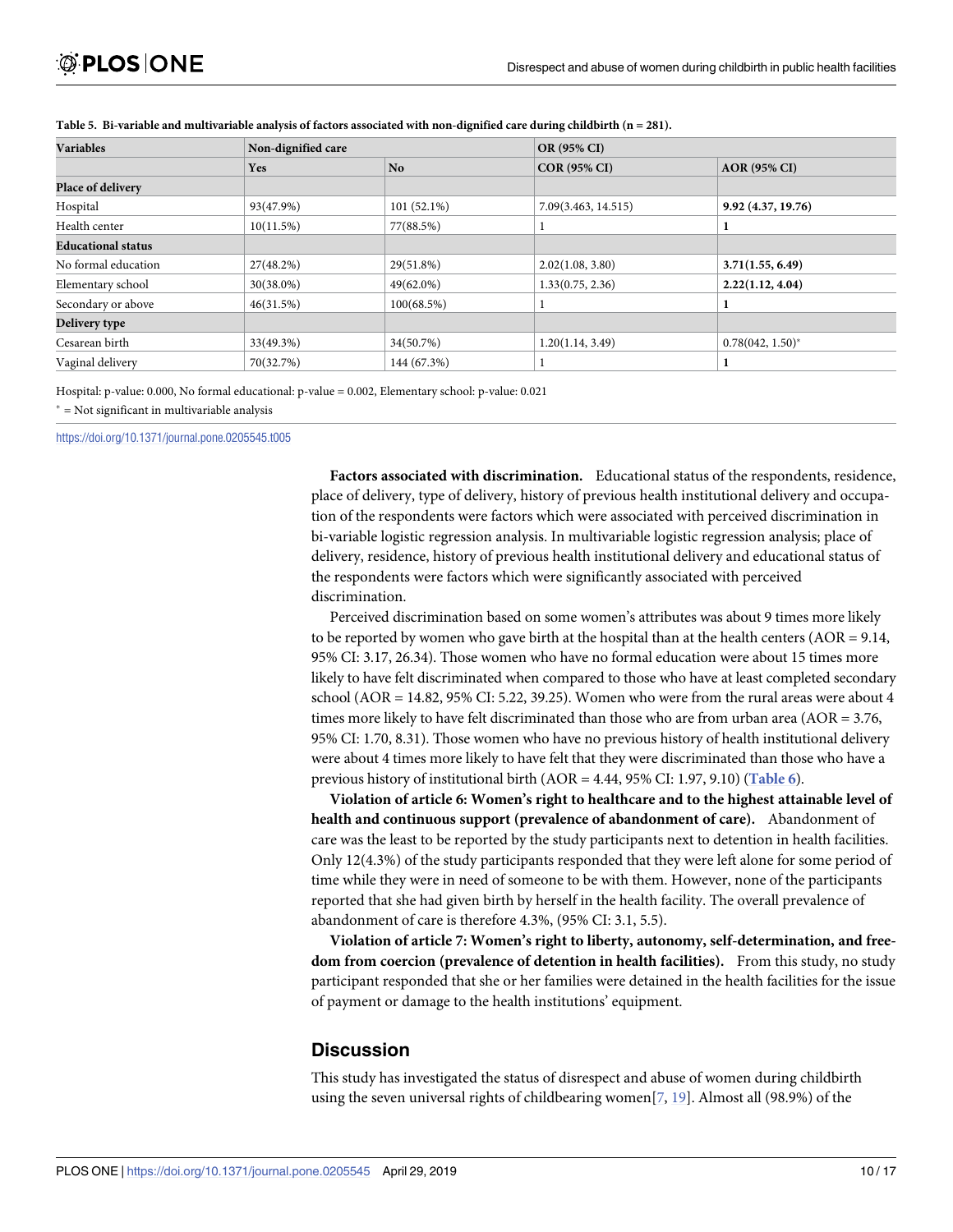| <b>Variables</b>                                  | <b>Perceived discrimination</b> |                | OR (95% CI)         |                        |
|---------------------------------------------------|---------------------------------|----------------|---------------------|------------------------|
|                                                   | Yes                             | N <sub>o</sub> | <b>COR (95% CI)</b> | <b>AOR</b> (95% CI)    |
| Place of delivery                                 |                                 |                |                     |                        |
| Hospital                                          | 45(23.2%)                       | 149 (76.8%)    | 4.08(1.67, 9.97)    | 9.14(3.17, 26.34)      |
| Health center                                     | $6(6.9\%)$                      | 81(93.1%)      | -1                  | 1                      |
| <b>Educational status</b>                         |                                 |                |                     |                        |
| No formal education                               | 27(48.2%)                       | 29(51.8%)      | 11.43(5.10, 25.63)  | 14.82(5.22, 39.25)     |
| Elementary school                                 | 13(16.5%)                       | 66(83.5%)      | 2.417(1.03, 5.69)   | 4.03(1.47, 11.09)      |
| Secondary or above                                | 11(7.5%)                        | 135(92.5%)     | 1                   | 1                      |
| Type of delivery                                  |                                 |                |                     |                        |
| Cesarean birth                                    | 21(31.3%)                       | 46(68.7%)      | 2.80(1.47, 5.33)    | $1.54(0.45, 5.28)$ *** |
| Vaginal delivery                                  | 30(14.0%)                       | 184(86.0%)     | 1                   |                        |
| Residence                                         |                                 |                |                     |                        |
| Rural                                             | 35(35.4%)                       | 64(64.6%)      | 5.67(2.94, 10.96)   | 3.76(1.7, 8.313)       |
| Urban                                             | $16(8.8\%)$                     | 166(91.2%)     | 1                   | 1                      |
| Previous history of health institutional delivery |                                 |                |                     |                        |
| No                                                | 32(30.8%)                       | 72(69.2%)      | 3.70(1.96, 6.96)    | 4.44(1.97,10.10)       |
| Yes                                               | 19(10.7%)                       | 158(89.3%)     | -1                  | 1                      |
| Occupation                                        |                                 |                |                     |                        |
| Occupations with no or low income*                | 47(23.7%)                       | 151(76.3%)     | 6.15(2.14, 17.68)   | $1.54(0.45,5.28)$ ***  |
| Occupations with better income **                 | $4(4.8\%)$                      | 79(95.2%)      |                     | 1                      |

#### <span id="page-10-0"></span>**[Table](#page-9-0) 6. Bivariable and multivariable analysis of factors associated with perceived discrimination (n = 281).**

Hospital: p-value: 0.002, No formal educational: p-value = 0.000, Elementary school: p-value: 0.043, Rural residence: p-value = 0.000, History of health institutional delivery:  $p$ -value =  $0.000$ 

� = Housewives, students & daily laborers

 $**$  = Governmental employees and private business owners

 $***$  = Not significant in multivariate analysis

<https://doi.org/10.1371/journal.pone.0205545.t006>

women have reported at least one form of disrespect or abuse during their stay at the health care facilities.

This finding is similar with findings from one Nigerian study which was carried out in 2012 where 98% of the women had reported at least one form of disrespect[[47\]](#page-16-0). However, it is higher than findings from a study conducted in Addis Ababa in Ethiopia in 2013 where the overall prevalence of disrespect and abuse was 76.8% and a Kenyan study conducted in 2011/ 12 where it was 20%[[21](#page-15-0), [22](#page-15-0)]. The higher prevalence in this study in comparison to the previous studies could be because of the differences in verification criteria. In our study, we have included the use of obsolete procedures which can put women's health at risk like the use of fundal pressure to expel babies and suturing episiotomies or perineal tears without the use of local anesthesia as a physical abuse. It could also be explained by the differences in study settings as the previous Ethiopian study was conducted in Addis Ababa, the capital city of the country, where the social economic status of clients is expected to be higher. This very high prevalence of disrespect and abuse in most of the studies may indicate "normalization of disrespectful care" by clients as well as by health care providers in low-income countries[\[19,](#page-14-0) [42\]](#page-15-0).

As the prevalence of violation of the seven women's right ranged from zero (detention in health facilities) to nearly 100% (non-consented care), we have discussed the prevalence of each disrespect type separately as it will have different implications.

In this study, nearly one-third of the study participants have reported one form of physical abuse. This is similar with the findings from a study conducted in Nigeria in 2012 where the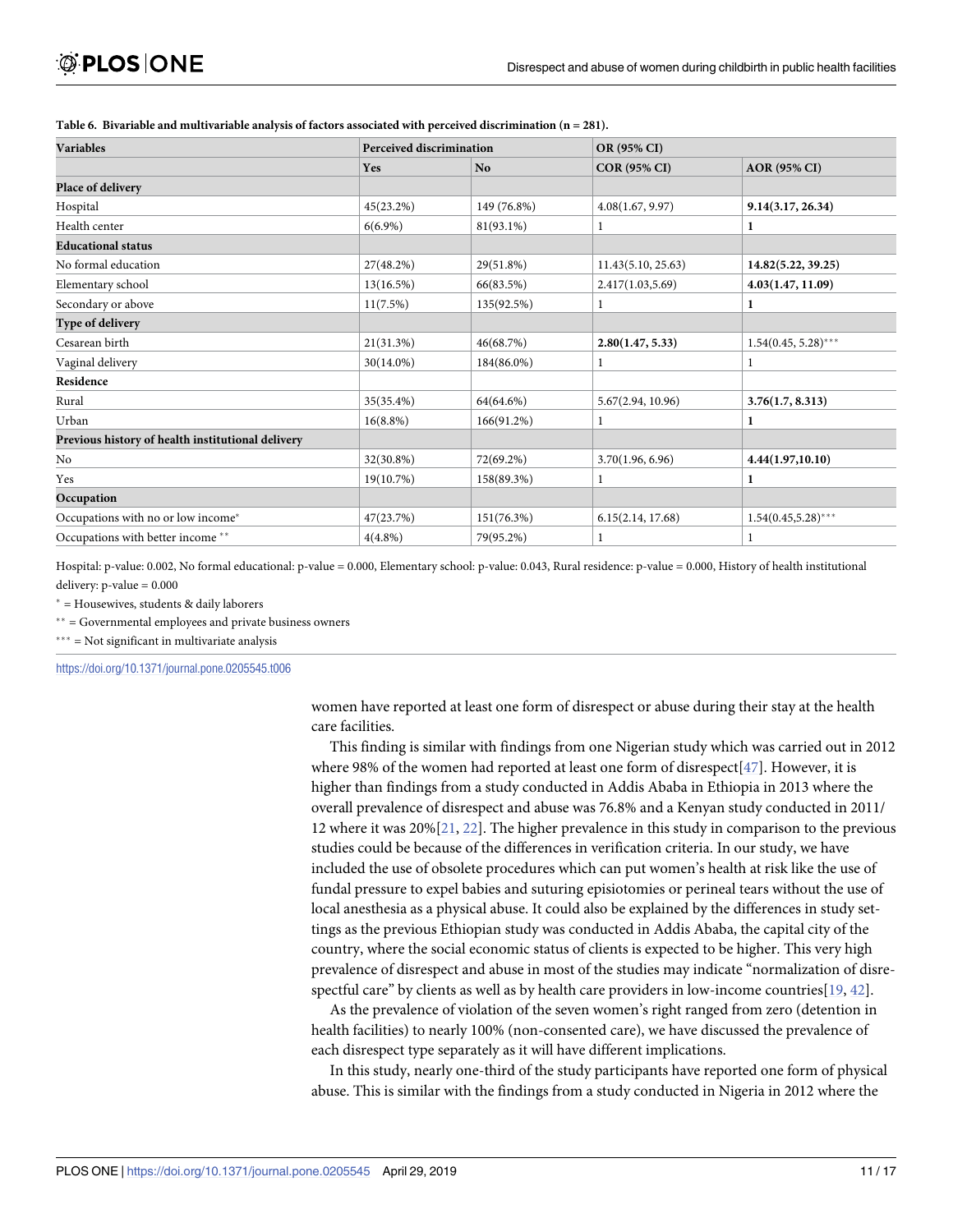<span id="page-11-0"></span>prevalence of physical abuse was 35.7% and the previous Ethiopian study where it was 32.9% [\[22,](#page-15-0) [47\]](#page-16-0). From this, we can learn that physical abuse has been persistently high since the last 5 years. However, as groups and criteria are not comparable no statements on evolution in the prevalence can be made.

Two mothers (Both from the hospital) have reported that the birth attendants have beaten them during the course of labor. This is similar to the results from a previous study conducted in 5 East and South African countries from 2009 to 2012 where two mothers reported the use of physical force like slapping against them[[31](#page-15-0)] and another Ethiopian study conducted in Addis Ababa in 2013 where 4 mothers have reported that they have been beaten[[22](#page-15-0)]. This shows that nearly1 in every 100 women who are in pain and stress of labor and need reassurance and pain-relief are attacked by health care providers which is inhuman.

The practice of fundal pressure in an attempt to assist spontaneous vaginal birth during the second stage of labor has been reported by significant proportion of women. This is similar with results from one previous study encompassed 5 countries in East & Southern Africa where Ethiopia was the only country where fundal pressure to aid delivery of babies was used [\[31\]](#page-15-0). This makes Ethiopia, one of the countries where some of the obsolete procedures are still practiced by some health care providers; although Cochrane Systematic Review which was released in March 2017 could not come up with a conclusion about the benefit or harm of the use of fundal pressure [[48](#page-16-0)].

Not using local anesthesia for episiotomy or perineal tear repair in a place where there was no shortage of supply is also substantial. This is also reported by the study conducted in 5 countries where anesthesia for episiotomy or perineal tear repair was not used by care providers in Ethiopia[\[31\]](#page-15-0). Even though there is an improvement in the use of local anesthesia from not using at all in the previous study to more than 80% in this study, it should be used in all women with episiotomy or perineal tear. It is inhuman, unprofessional and also contributes to non-preference of health institution deliveries during future pregnancies[[19](#page-14-0)].

Even though episiotomy by itself is not a physical abuse, routine episiotomies can result in unnecessary perineal scars which might lead to dyspareunia. However, no mother has reported that her legs were tied down during childbirth which indicates that some of the obsolete procedures have been abandoned as it was used to be practiced routinely [\[19\]](#page-14-0).

Non-consented care is extremely high in this study as well as in a previous Ethiopian study [\[22\]](#page-15-0). It is more than 2-fold of the results from a study from Nigeria [\[47\]](#page-16-0). This may indicate that the right to information and informed consent is less considered as a clients' right by Ethiopian health care providers when compared to other rights.

The proportion of proper informed consent increases with the potential risks or complications from the procedure (high for cesarean birth, moderate for augmentation and low for episiotomy). Performing procedures without clients' consent was also reported by more than one-third of the respondents in the multi-country study and almost half of the participants in the previous Ethiopian study [\[22,](#page-15-0) [31\]](#page-15-0). This shows that the proportion of procedures without proper informed consent varies from setting to setting and also within the same setting according to the type of the procedure. This could be because of the nature of the procedure and variations in the health care providers.

The above interpretation can be supported by the results that very high proportion of women in this study as well as in the previous Ethiopian study reported that the health care providers have not introduced themselves at admission [[22](#page-15-0)]. Less than one third of the women have been informed about findings of their initial assessment which will have high potential in preparing the clients on what to expect. This is relatively lower than the multi-country study finding where at least one-third have been informed [[31](#page-15-0)]. If women do not take an active role in their healthcare decisions, they will not develop a better understanding of their choices and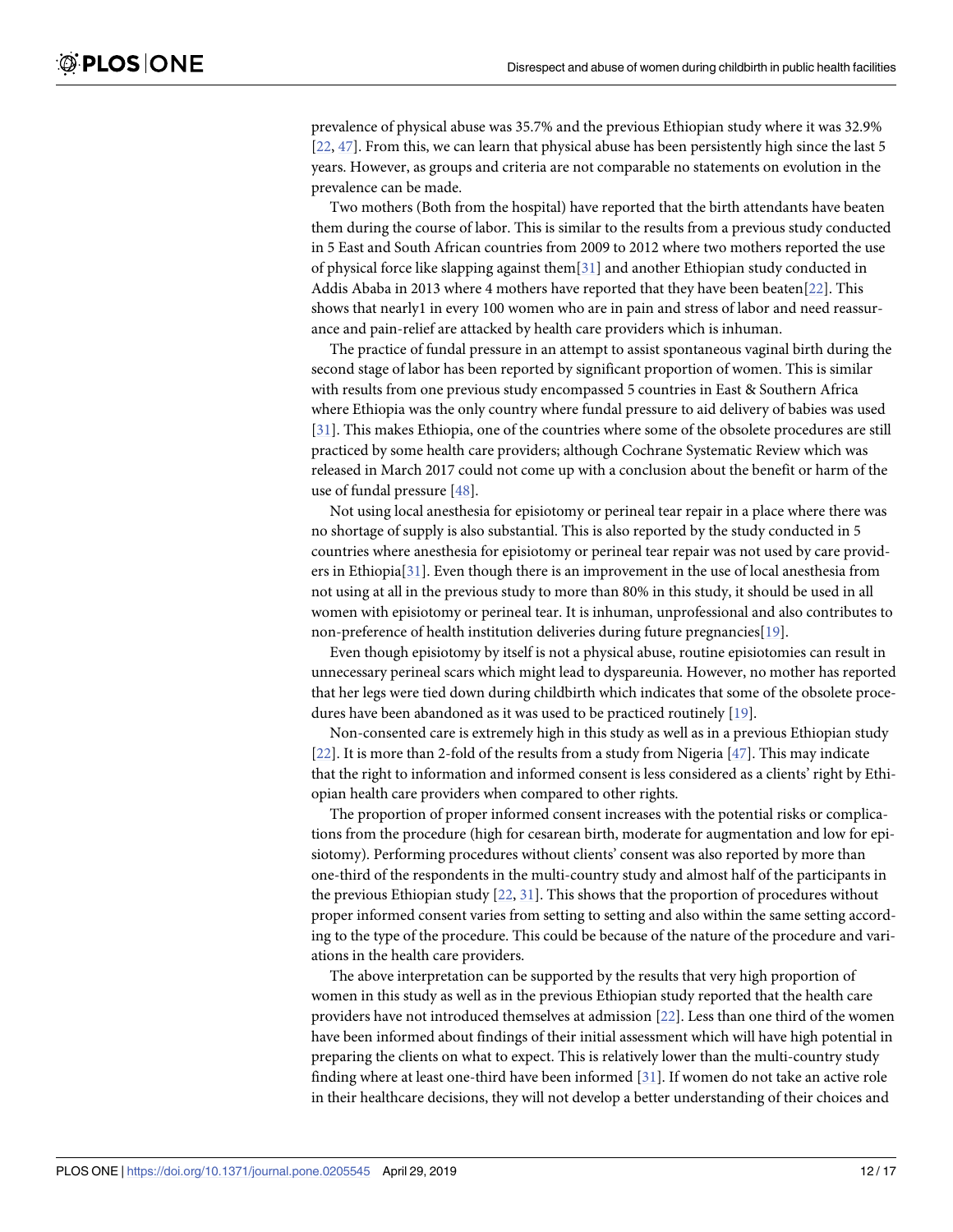<span id="page-12-0"></span>will less likely receive care consistent with their choices, values, and goals. [[19](#page-14-0)]. This can be the main reason why the proportion of non-respectful care is very high in this study.

Regarding non-confidential care, a relatively small proportion of women responded that their privacy was not kept during the course of labor and delivery which is comparable with the results from the previous Ethiopian study where the prevalence was 21.4% [\[22\]](#page-15-0). However, it is lower than the finding from the previous multi-country study [Zanzibar (78%), Ethiopia (73%), Tanzania (46%), Kenya (35%), Madagascar (28%) and Rwanda (22%)[\[31\]](#page-15-0). It is also lower than the prevalence of non-consented care and physical abuse mentioned above in this study.

This could be because it is a factor which can be modified easily. For instance, physical barriers like curtains can be arranged by the administrators of the health institutions unlike that of human behavior which may take a longer period to change. It could also be because the number of health institutions participated in this study is very small and the presences of physical barriers like curtains mean non-or all for the health institution. However, the clients may report the inappropriate use of curtains during their course of labor.

More than one-third of the respondents have reported non-dignified care in this study which is relatively higher than the findings of other similar previous studies where it was between 10% to 20% [\[22,](#page-15-0) [31\]](#page-15-0). Some respondents perceived as if the care providers discriminated them because of their social-economic status which is also reported in other countries like Peru, Burkina Faso and Kenya as it was stated in Bowser and Hill landscape analysis[[19](#page-14-0)].

The significantly higher proportion of women in reporting physical abuse, non-confidential care, non-dignified care and felt discriminated at hospital is also supported by the previous study conducted in Addis Ababa [[22](#page-15-0)]. This could be attributed to workload and dissatisfaction by the hospital staffs, the presence of a different mix of health professionals with different backgrounds, and clients' inability to communicate with the staffs due to language barriers (for those who are referred from rural health centers).

The high prevalence of non-confidential care at the hospital can be explained by the fact that hospital staffs are caring for a large number of clients at a time. When a client with lifethreatening conditions like postpartum hemorrhage that needs team management is in a room, exposure of nearby clients is more likely.

The disproportionally high prevalence of physical abuse, non-confidential care and the feeling of being discriminated among those women who are from the rural areas is against their right as humans and will result in increased homebirths which are attended by unskilled persons in the future[[19](#page-14-0)]. Obviously, this will pose a great challenge for the improvement of the maternal health of the country as more than 80% of the Ethiopian population resides in rural areas.

The higher prevalence of non-dignified care and the feeling of being discriminated among those women who have no formal education could be related to the violation of the right of the women to information. For instance, if a woman is told about the reasons why she should be alone in case of procedures which may not be comfortable for the relatives, the client might not feel this separation from her families as a violation of her right.

Even though the sixth article of the rights of childbearing women states that every woman has the right to healthcare and to the highest attainable level of health[[7](#page-14-0)], women in labor are sometimes left alone. This result is relatively promising when compared to the previous studies where about 63.6% of the women who had given birth at hospitals in Addis Abba responded that they had been abounded during childbirth. But the figure is still high when compared to other similar studies in other African countries like Tanzania where it was 7.9%[[22](#page-15-0), [49](#page-16-0)]. This could be related to the number of health professionals per health institutions as the number is progressively increasing in Ethiopia, though the standard has not met yet.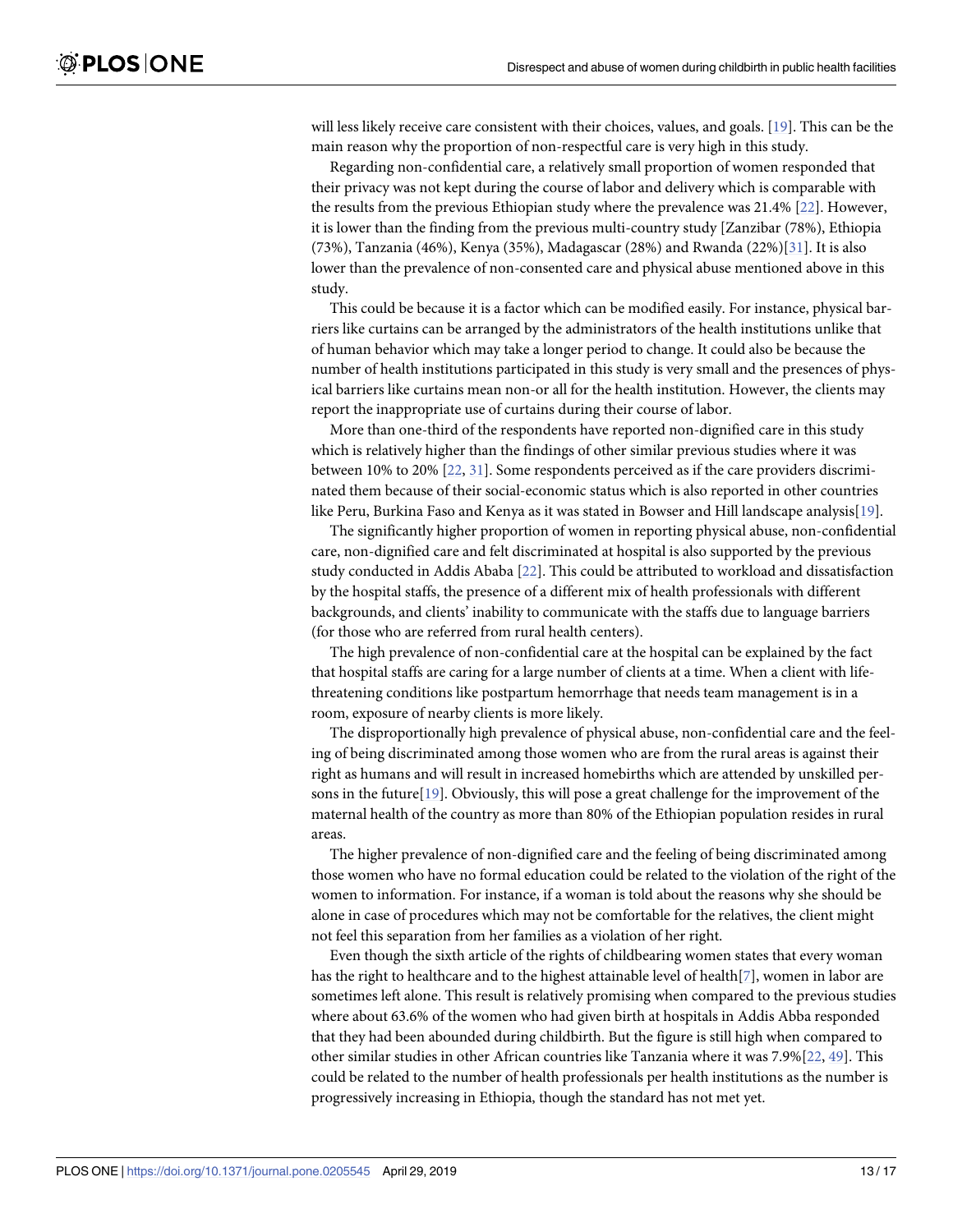The major strength of the study is the analysis of each violation of women's rights separately. This indicates what to prioritize for intervention. Moreover, as the interview was carried out during discharge time, recall bias was minimized. However, the study would have been more comprehensive if it had been supported by direct observation and included more health institutions.

### **Conclusions and recommendations**

The prevalence of non-respectful maternity care at the health care facilities in the study area is very high. This needs health managers' especial attention. Health care providers especially those who are working in the hospital need to be trained on respectful maternity care. The health care providers should also be oriented on the importance of the informed consent, on the need to avoid obsolete procedures and on appropriate management of episiotomies and perineal tears. Improving women education and empowering the rural women is needed to decrease the communication gaps between the health care providers and the women on what can result in disrespectful care during childbirth. Since this study was limited to urban center health facilities and made on the bases of interview and questionnaire, we recommend to other researchers to conduct further studies by involving rural health institutions and by including direct observation.

## **Supporting information**

**S1 [File.](http://www.plosone.org/article/fetchSingleRepresentation.action?uri=info:doi/10.1371/journal.pone.0205545.s001) Questionnaire\_Amharic\_version.** (DOCX)

**S2 [File.](http://www.plosone.org/article/fetchSingleRepresentation.action?uri=info:doi/10.1371/journal.pone.0205545.s002) Questionnaire\_English\_version.** (DOCX)

**S3 [File.](http://www.plosone.org/article/fetchSingleRepresentation.action?uri=info:doi/10.1371/journal.pone.0205545.s003) Operational definitions.** (DOCX)

**S1 [Dataset.](http://www.plosone.org/article/fetchSingleRepresentation.action?uri=info:doi/10.1371/journal.pone.0205545.s004)** (SAV)

#### **Acknowledgments**

We would like to acknowledge the study participants for their cooperation by sacrificing their time and proving information necessary for this study. We are also grateful to Professor Dr. Yves Jacquemyn for reviewing the final manuscript.

### **Author Contributions**

**Conceptualization:** Gebresilasea Gendisha Ukke, Mekdes Kondale Gurara.

**Formal analysis:** Gebresilasea Gendisha Ukke, Mekdes Kondale Gurara.

**Funding acquisition:** Mekdes Kondale Gurara.

**Investigation:** Gebresilasea Gendisha Ukke, Mekdes Kondale Gurara, Wanzahun Godana Boynito.

**Methodology:** Gebresilasea Gendisha Ukke, Mekdes Kondale Gurara, Wanzahun Godana Boynito.

**Project administration:** Gebresilasea Gendisha Ukke.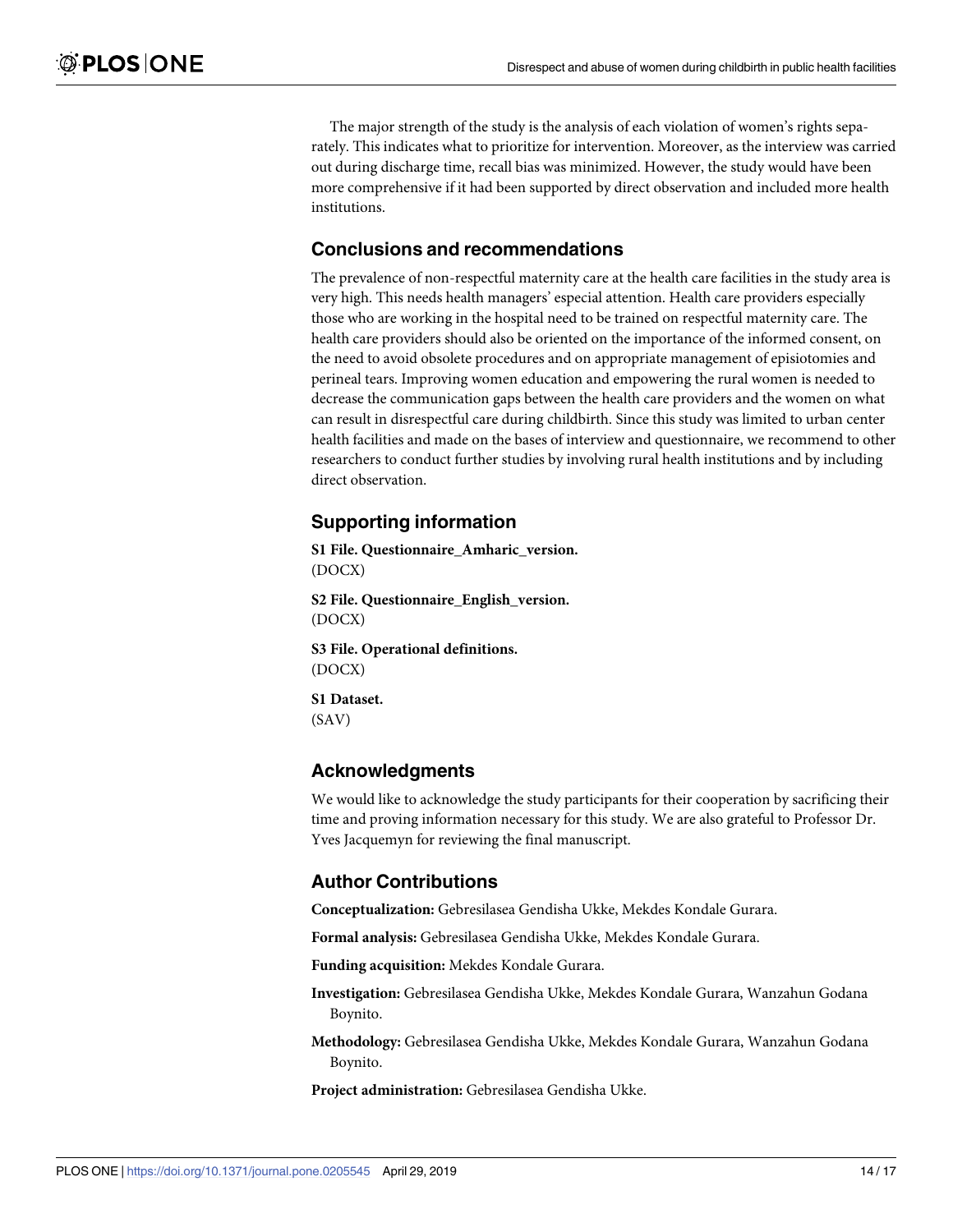<span id="page-14-0"></span>**Software:** Wanzahun Godana Boynito.

**Supervision:** Gebresilasea Gendisha Ukke, Mekdes Kondale Gurara.

**Validation:** Gebresilasea Gendisha Ukke.

**Writing – original draft:** Gebresilasea Gendisha Ukke.

**Writing – review & editing:** Gebresilasea Gendisha Ukke, Mekdes Kondale Gurara, Wanzahun Godana Boynito.

#### **References**

- **[1](#page-1-0).** World Health Organization, UNICEF. Trends in maternal mortality: 1990–2015: estimates from WHO, UNICEF, UNFPA, World Bank Group and the United Nations Population Division. 2015.
- **[2](#page-1-0).** World Health Organization, Unicef. UNFPA/World Bank: Trends in maternal mortality: 1990 to 2008. Geneva, WHO. 2010.
- **[3](#page-1-0).** World Health Organization, UNICEF. Maternal mortality in 2005: estimates developed by WHO, UNI-CEF, UNFPA, and the World Bank. 2007.
- **[4](#page-1-0).** UNDPI, UNDESA. The millennium development goals report 2009: United Nations Publications; 2009.
- **[5](#page-1-0).** Islam M. The safe motherhood initiative and beyond. SciELO Public Health; 2007.
- **[6](#page-1-0).** Mahler H. The safe motherhood initiative: a call to action. Lancet (London, England). 1987; 1 (8534):668.
- **[7](#page-1-0).** RMC Council. White Ribbon Alliance for Safe Motherhood.(2011). Respectful maternity care: the universal rights of childbearing women Washington, DC: WRA Retrieved [August 8th, 2013] p.1-6.
- **[8](#page-1-0).** Miller S, Abalos E, Chamillard M, Ciapponi A, Colaci D, Comandé D, et al. Beyond too little, too late and too much, too soon: a pathway towards evidence-based, respectful maternity care worldwide. The Lancet. 2016; 388(10056):2176–92.
- **[9](#page-1-0).** ICF, CSA. Ethiopian Demograhic and Hhealth Survey Addis Ababa, Ethiopia, and Rockville, Maryland, USA: 2016.
- **[10](#page-1-0).** Alkema L, Chou D, Hogan D, Zhang S, Moller A-B, Gemmill A, et al. Global, regional, and national levels and trends in maternal mortality between 1990 and 2015, with scenario-based projections to 2030: a systematic analysis by the UN Maternal Mortality Estimation Inter-Agency Group. The Lancet. 2016; 387(10017):462–74.
- **[11](#page-1-0).** Joseph G, Da Silva ICM, Wehrmeister FC, Barros AJ, Victora CG. Inequalities in the coverage of place of delivery and skilled birth attendance: analyses of cross-sectional surveys in 80 low and middleincome countries. Reproductive health. 2016; 13(1):77. <https://doi.org/10.1186/s12978-016-0192-2> PMID: [27316970](http://www.ncbi.nlm.nih.gov/pubmed/27316970)
- **[12](#page-1-0).** CSA[Ethiopia]. Mini Demographic and Hhealth Survey 2104. Addis Ababa 2014.
- **[13](#page-1-0).** ICF, CSA. Ethiopia demographic and health survey 2011. Addis Ababa, Ethiopia and Calverton, Maryland, USA: Central Statistical Agency and ICF International. 2012; 430.
- **[14](#page-1-0).** Amano A, Gebeyehu A, Birhanu Z. Institutional delivery service utilization in Munisa Woreda, South East Ethiopia: a community based cross-sectional study. BMC pregnancy and childbirth. 2012; 12 (1):105.
- **[15](#page-1-0).** Agha S, Carton TW. Determinants of institutional delivery in rural Jhang, Pakistan. International journal for equity in health. 2011; 10(1):31.
- **[16](#page-1-0).** Hagos S, Shaweno D, Assegid M, Mekonnen A, Afework MF, Ahmed S. Utilization of institutional delivery service at Wukro and Butajera districts in the Northern and South Central Ethiopia. BMC pregnancy and childbirth. 2014; 14(1):178.
- **17.** Shiferaw S, Spigt M, Godefrooij M, Melkamu Y, Tekie M. Why do women prefer home births in Ethiopia? BMC pregnancy and childbirth. 2013; 13(1):5.
- **[18](#page-1-0).** Kesterton AJ, Cleland J, Sloggett A, Ronsmans C. Institutional delivery in rural India: the relative importance of accessibility and economic status. BMC pregnancy and childbirth. 2010; 10(1):30.
- **[19](#page-1-0).** Bowser D, Hill K. Exploring evidence for disrespect and abuse in facility-based childbirth. Boston: USAID-TRAction Project, Harvard School of Public Health. 2010.
- **[20](#page-1-0).** Moore M, Armbruster D, Graeff J, Copeland R. Assessing the "caring" behaviors of skilled maternity care providers during labor and delivery: experience from Kenya and Bangladesh. The Change Project. 2002.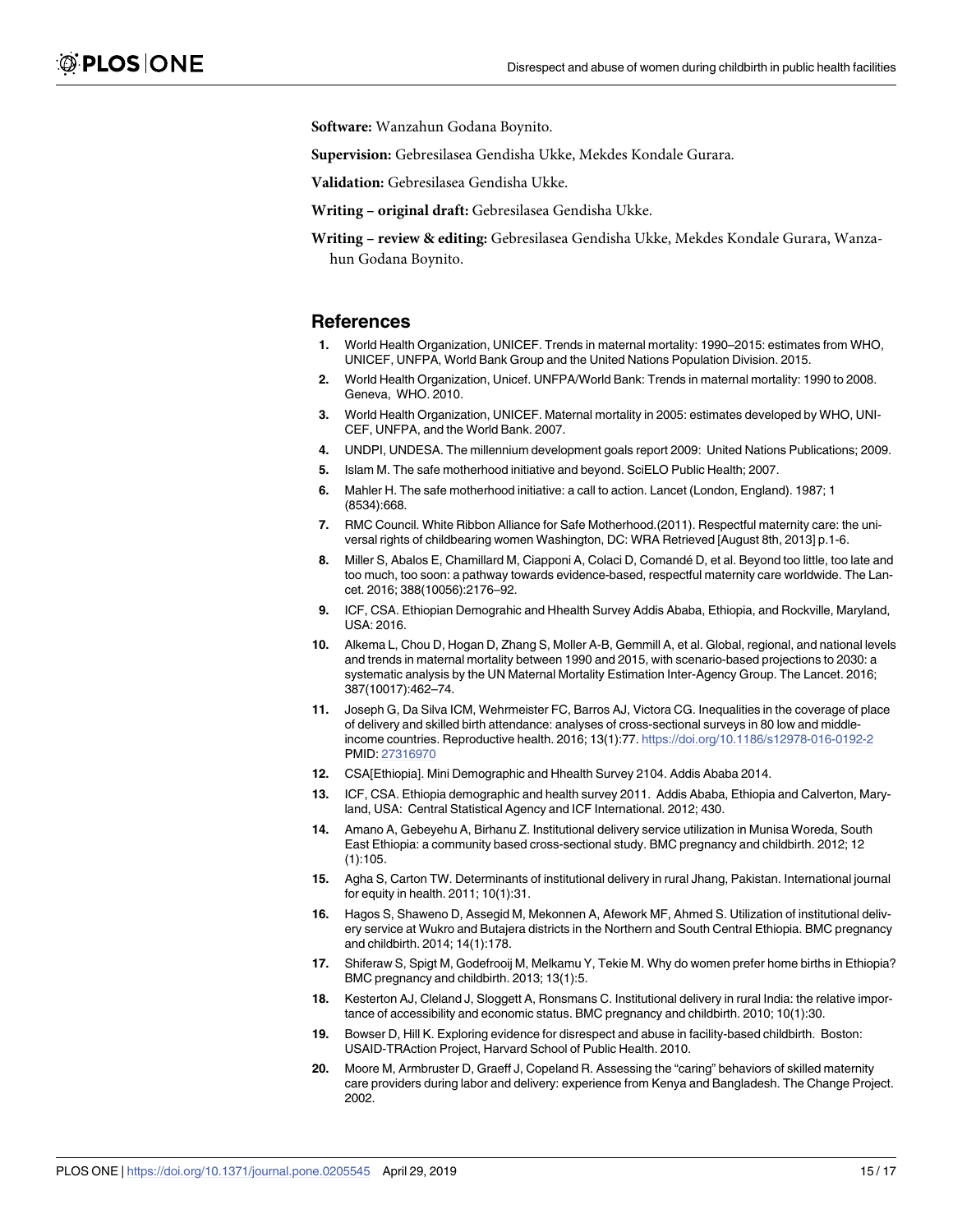- <span id="page-15-0"></span>**[21](#page-1-0).** Abuya T, Warren CE, Miller N, Njuki R, Ndwiga C, Maranga A, et al. Exploring the prevalence of disrespect and abuse during childbirth in Kenya. PloS one. 2015; 10(4):e0123606. [https://doi.org/10.1371/](https://doi.org/10.1371/journal.pone.0123606) [journal.pone.0123606](https://doi.org/10.1371/journal.pone.0123606) PMID: [25884566](http://www.ncbi.nlm.nih.gov/pubmed/25884566)
- **[22](#page-1-0).** Asefa A, Bekele D. Status of respectful and non-abusive care during facility-based childbirth in a hospital and health centers in Addis Ababa, Ethiopia. Reproductive health. 2015; 12(1):1.
- **[23](#page-1-0).** Smarandache A, Kim TH, Bohr Y, Tamim H. Predictors of a negative labour and birth experience based on a national survey of Canadian women. BMC pregnancy and childbirth. 2016; 16(1):114. [https://doi.](https://doi.org/10.1186/s12884-016-0903-2) [org/10.1186/s12884-016-0903-2](https://doi.org/10.1186/s12884-016-0903-2) PMID: [27193995](http://www.ncbi.nlm.nih.gov/pubmed/27193995)
- **[24](#page-1-0).** Bohren MA, Vogel JP, Tuncalp Ö, Fawole B, Titiloye MA, Olutayo AO, et al. Mistreatment of women during childbirth in Abuja, Nigeria: a qualitative study on perceptions and experiences of women and healthcare providers. Reproductive health. 2017; 14(1):9. <https://doi.org/10.1186/s12978-016-0265-2> PMID: [28095911](http://www.ncbi.nlm.nih.gov/pubmed/28095911)
- **[25](#page-2-0).** Macro I. MCHIP Year Four Semi-Annual Report: Johns Hopkins University; 2012.
- **[26](#page-2-0).** Wrld Health Organization. WHO recommendations: intrapartum care for a positive childbirth experience. Geneva: 2018.
- **[27](#page-2-0).** Kayongo M, Esquiche E, Luna M, Frias G, Vega-Centeno L, Bailey P. Strengthening emergency obstetric care in Ayacucho, Peru. International Journal of Gynecology & Obstetrics. 2006; 92(3):299–307.
- **28.** Behruzi R, Hatem M, Fraser W, Goulet L, Ii M, Misago C. Facilitators and barriers in the humanization of childbirth practice in Japan. BMC Pregnancy and Childbirth. 2010; 10(1):1.
- **29.** Bayu H, Adefris M, Amano A, Abuhay M. Pregnant women's preference and factors associated with institutional delivery service utilization in Debra Markos Town, North West Ethiopia: a community based follow up study. BMC pregnancy and childbirth. 2015; 15(1):1.
- **30.** Campbell OM, Graham WJ, group LMSSs. Strategies for reducing maternal mortality: getting on with what works. The lancet. 2006; 368(9543):1284–99.
- **[31](#page-11-0).** Rosen HE, Lynam PF, Carr C, Reis V, Ricca J, Bazant ES, et al. Direct observation of respectful maternity care in five countries: a cross-sectional study of health facilities in East and Southern Africa. BMC pregnancy and childbirth. 2015; 15(1):1.
- **32.** Moyer CA, Adongo PB, Aborigo RA, Hodgson A, Engmann CM. 'They treat you like you are not a human being': maltreatment during labour and delivery in rural northern Ghana. Midwifery. 2014; 30 (2):262–8. <https://doi.org/10.1016/j.midw.2013.05.006> PMID: [23790959](http://www.ncbi.nlm.nih.gov/pubmed/23790959)
- 33. Bohren MA, Hunter EC, Munthe-Kaas HM, Souza JP, Vogel JP, Gülmezoglu AM. Facilitators and barriers to facility-based delivery in low-and middle-income countries: a qualitative evidence synthesis. Reproductive health. 2014; 11(1):1. <https://doi.org/10.1186/1742-4755-11-1>
- **34.** Bohren MA, Vogel JP, Hunter EC, Lutsiv O, Makh SK, Souza JP, et al. The mistreatment of women during childbirth in health facilities globally: a mixed-methods systematic review. PLoS Med. 2015; 12(6): e1001847. <https://doi.org/10.1371/journal.pmed.1001847> PMID: [26126110](http://www.ncbi.nlm.nih.gov/pubmed/26126110)
- **35.** Mselle LT, Moland KM, Mvungi A, Evjen-Olsen B, Kohi TW. Why give birth in health facility? Users' and providers' accounts of poor quality of birth care in Tanzania. BMC health services research. 2013; 13  $(1):1.$
- **36.** Honikman S, Fawcus S, Meintjes I. Abuse in South African maternity settings is a disgrace: Potential solutions to the problem. SAMJ: South African Medical Journal. 2015; 105(4):284–6. PMID: [26294871](http://www.ncbi.nlm.nih.gov/pubmed/26294871)
- **37.** Mannava P, Durrant K, Fisher J, Chersich M, Luchters S. Attitudes and behaviours of maternal health care providers in interactions with clients: a systematic review. Globalization and health. 2015; 11(1):1.
- **38.** Ith P, Dawson A, Homer CS. Women's perspective of maternity care in Cambodia. Women and Birth. 2013; 26(1):71–5. <https://doi.org/10.1016/j.wombi.2012.05.002> PMID: [22722014](http://www.ncbi.nlm.nih.gov/pubmed/22722014)
- **39.** Miller S, Lalonde A. The global epidemic of abuse and disrespect during childbirth: History, evidence, interventions, and FIGO's mother− baby friendly birthing facilities initiative. International Journal of Gynecology & Obstetrics. 2015; 131:S49–S52.
- **40.** Sacks E, Kinney MV. Respectful maternal and newborn care: building a common agenda. Reproductive health. 2015; 12(1):1.
- 41. Vogel JP, Bohren MA, Tunçalp Ö, Oladapo OT, Adanu RM, Baldé MD, et al. How women are treated during facility-based childbirth: development and validation of measurement tools in four countries– phase 1 formative research study protocol. Reproductive health. 2015; 12(1):1.
- **[42](#page-2-0).** Windau-Melmer T. A guide for advocating for respectful maternity care. 2013.
- **[43](#page-2-0).** Gebremichael MW, Worku A, Medhanyie AA, Edin K, Berhane Y. Women suffer more from disrespectful and abusive care than from the labour pain itself: a qualitative study from Women's perspective. BMC pregnancy and childbirth. 2018; 18(1):392. <https://doi.org/10.1186/s12884-018-2026-4> PMID: [30286734](http://www.ncbi.nlm.nih.gov/pubmed/30286734)